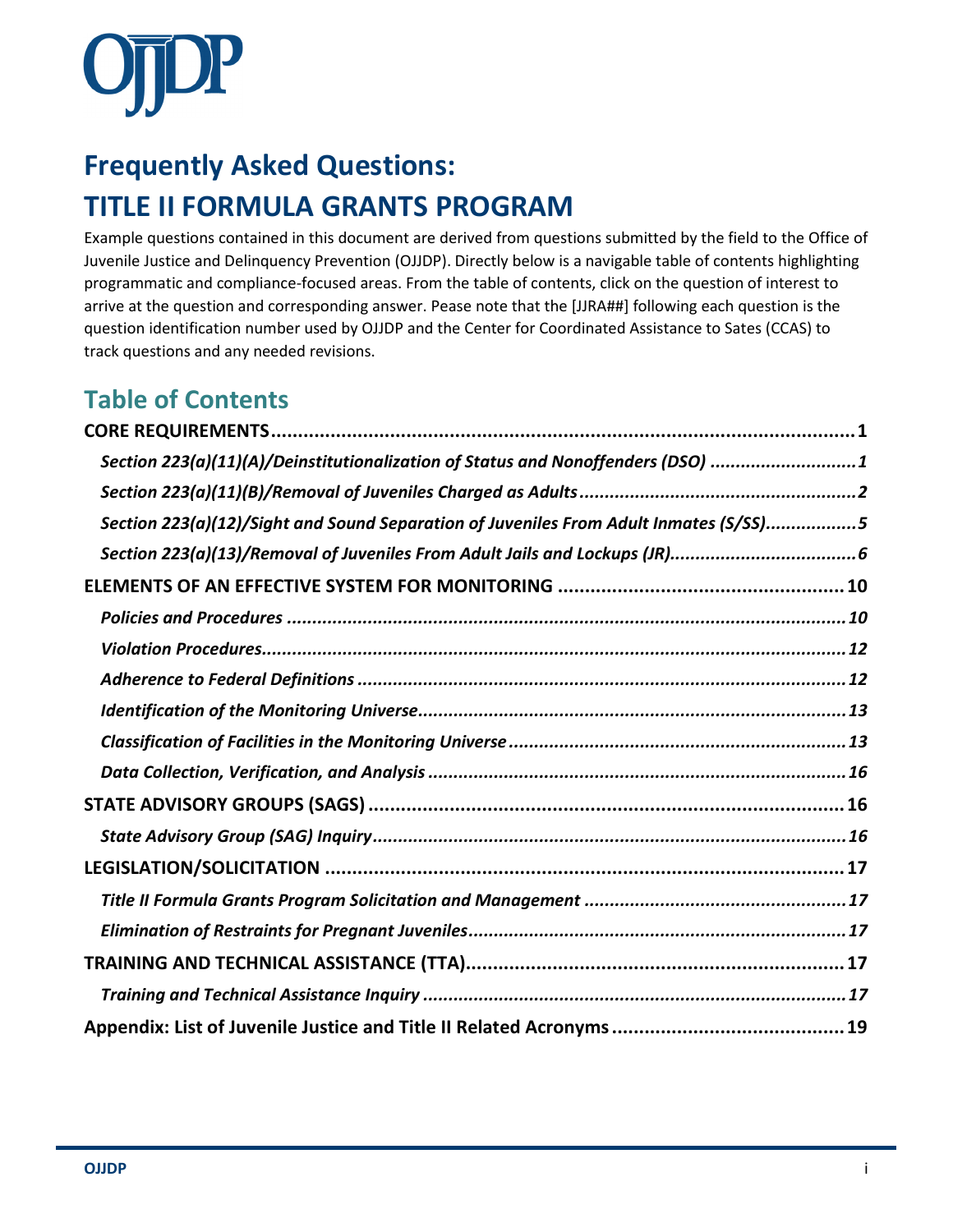## Detailed Table of Contents

| Section 223(a)(11)(A)/Deinstitutionalization of Status and Nonoffenders (DSO) 1                                                                                                                                                                                                                                    |  |
|--------------------------------------------------------------------------------------------------------------------------------------------------------------------------------------------------------------------------------------------------------------------------------------------------------------------|--|
| [QUESTION] When will the new 7-day limit on the use of the Valid Court Order (VCO) exception<br>under the Deinstitutionalization of Status and Nonoffender (DSO) requirement be tracked and                                                                                                                        |  |
| [QUESTION] Must states count it as a violation of any of the core requirements when a status<br>offender is detained in a juvenile-only facility but not secured to an immovable object or placed in a                                                                                                             |  |
| [QUESTION] If adjudicated status offenders are held in secure juvenile facilities on the sole basis of<br>voluntary enrollment in a rehabilitative diversion program, and they may withdraw from<br>participation in the program at any time, must the state report these as violations of the                     |  |
| [QUESTION] If a status offender is held in an adult jail pending transfer to a parent or social<br>services agency, will that result in an instance of noncompliance with Deinstitutionalization of                                                                                                                |  |
| [QUESTION] Must a state count it as a Deinstitutionalization of Status Offenders (DSO) violation<br>when the state detains in a secure detention facility or a secure correctional facility a juvenile who<br>is not in the United States legally but is otherwise a non-offender (i.e., has not been charged with |  |
| [QUESTION] Does the definition of "detain or confine" alter states' ability to securely detain                                                                                                                                                                                                                     |  |
| [QUESTION] Can you discuss what the Youth Handgun Safety Exception is? [JJRA198]2                                                                                                                                                                                                                                  |  |
| [QUESTION] Must states report on status offenders placed in a secure detention or secure<br>correctional facility under the Youth Handgun Safety Act exception to the Deinstitutionalization of                                                                                                                    |  |
|                                                                                                                                                                                                                                                                                                                    |  |
| [QUESTION] What documentation will be necessary to demonstrate compliance when a youth is                                                                                                                                                                                                                          |  |
| [QUESTION] If a court detains a juvenile charged as an adult in a jail or lockup for adults pursuant<br>to the Section 223(a)(11)(B) requirement, may that juvenile be detained in a court holding facility?                                                                                                       |  |
|                                                                                                                                                                                                                                                                                                                    |  |
| [QUESTION] Once the juvenile who is charged as an adult turns 18, are they able to be transferred                                                                                                                                                                                                                  |  |
| [QUESTION] What if their [the court's] periodic reviews are NOT at 30 or 45 days, but at different                                                                                                                                                                                                                 |  |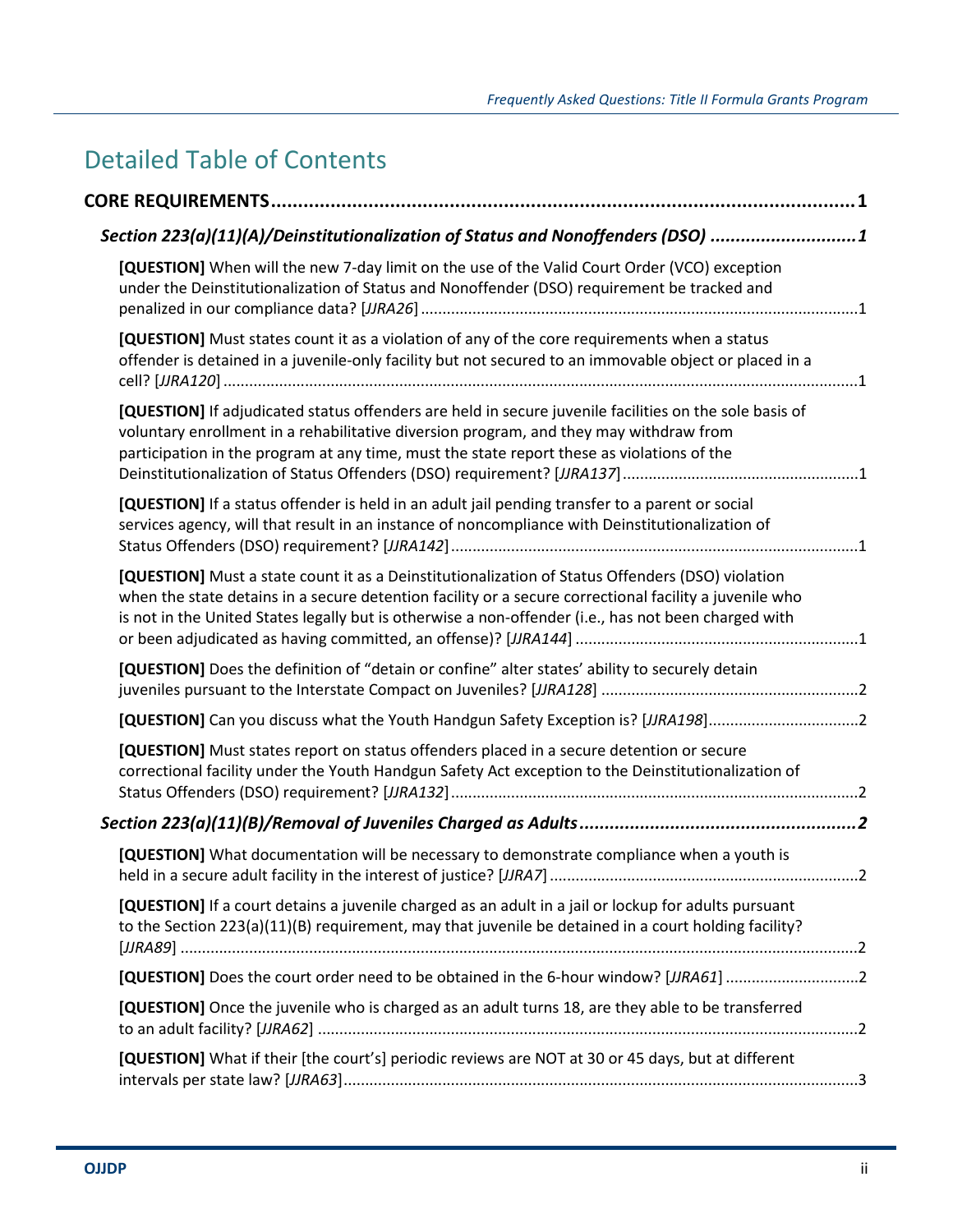| [QUESTION] If the court only answers the required questions with a "Yes, it was considered" with<br>no further details, is that acceptable? (Refer to Sample Section 223(a)(11)(B) Court Order,<br>https://ccastates.org/resource/sample-section-223211b-jjdpa-judgement-entrymagistrate-order).        |  |
|---------------------------------------------------------------------------------------------------------------------------------------------------------------------------------------------------------------------------------------------------------------------------------------------------------|--|
| [QUESTION] Does it only take one violation to be considered out of compliance for the<br>Deinstitutionalization of Status and Nonoffenders (DSO) requirement under the section                                                                                                                          |  |
| [QUESTION] How many Section 223(a)(11)(B) violations can be counted per youth? For example, if<br>the court were late completing two 30-day hearings prior to the youth's adjudication, is that one                                                                                                     |  |
| [QUESTION] Does the new requirement under section 223(a)(11)(B) affect the Rural Exception?                                                                                                                                                                                                             |  |
| [QUESTION] What if your state doesn't have an extended age of juvenile jurisdiction? [JJRA70] 4                                                                                                                                                                                                         |  |
| [QUESTION] Is it true that after conviction, the provisions of $223(a)(11)(B)$ do not apply, as the                                                                                                                                                                                                     |  |
| [QUESTION] Courts want to know why they have to have a hearing every 30 days when a hearing<br>to address "all factors" was completed prior to sending the individual to the adult jail. Courts<br>indicate they are not changing their minds every 30 days. How do we address this? [JJRA111]4         |  |
| [QUESTION] If a juvenile charged as an adult is held in a juvenile facility and then subsequently<br>convicted and sentenced to a jail or prison term, can the juvenile then be transferred to the adult                                                                                                |  |
| [QUESTION] Would a violation of the Section 223(a)(11)(B) requirement be based on the youth or<br>the number of days in violation? For example, if there is no Section 223(a)(11)(B) hearing and the<br>youth spends 30+ days in an adult facility, would the state just count that as one violation or |  |
| [QUESTION] Is there anything that prohibits those hearings every 30 days from happening                                                                                                                                                                                                                 |  |
| [QUESTION] Is the Office of Juvenile Justice and Delinquency Prevention (OJJDP) taking steps to<br>inform impacted stakeholders (i.e., the courts) of this change in federal law? While Designated<br>State Agency (DSA) staff can assist, it would be helpful if information was also disseminated     |  |
| [QUESTION] In what time frame does the initial court hearing need to take place? Does the court                                                                                                                                                                                                         |  |
| [QUESTION] Are the rural jurisdictions in (11)(B) the same as those approved for the Rural Removal                                                                                                                                                                                                      |  |
| [QUESTION] What if the state law says the full age of full criminal responsibility for murder is 16?                                                                                                                                                                                                    |  |
| [QUESTION] What if the decision as to whether or not to charge as an adult is not made within the                                                                                                                                                                                                       |  |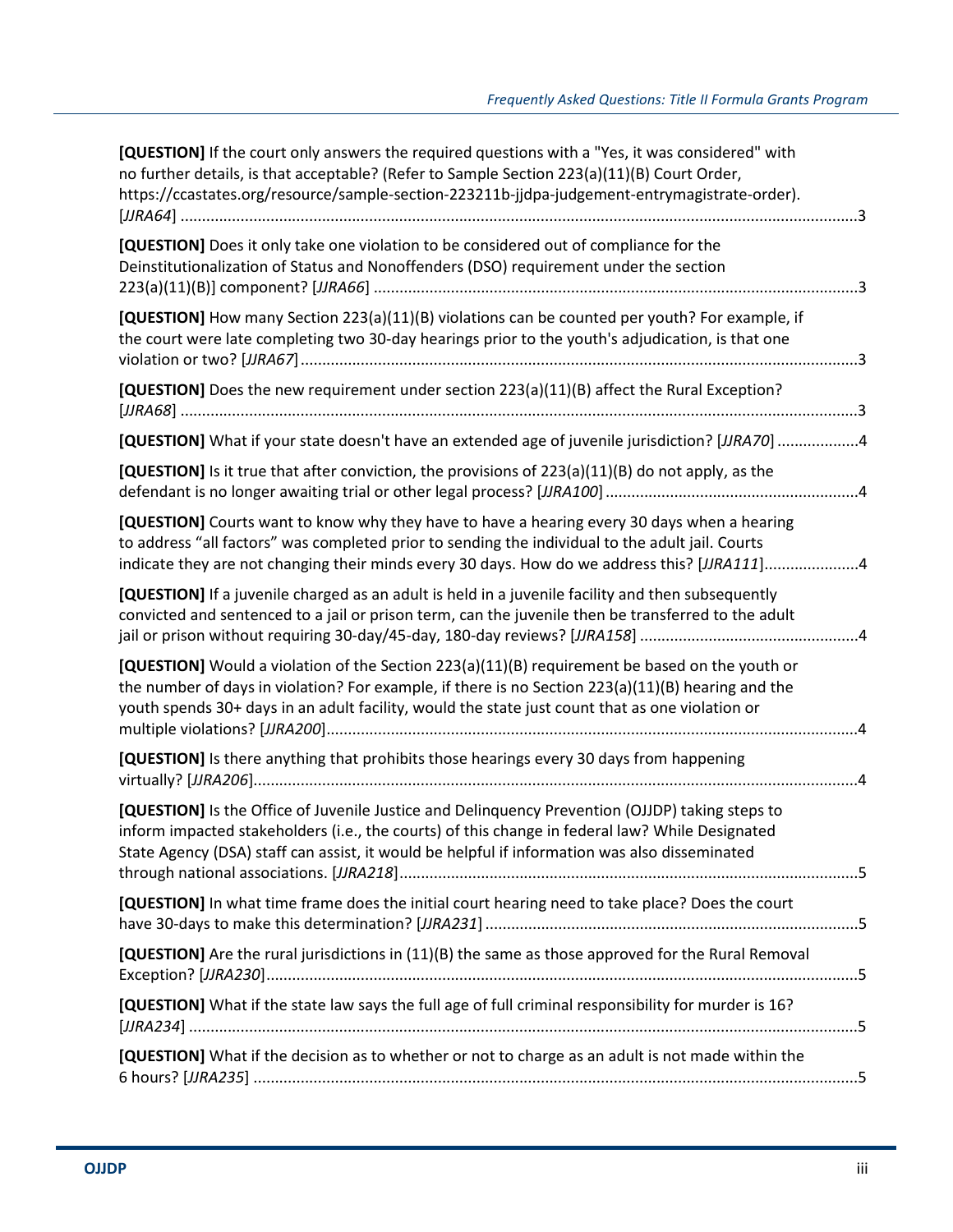| Section 223(a)(12)/Sight and Sound Separation of Juveniles From Adult Inmates (S/SS)5                                                                                                                                                                                                                           |  |
|-----------------------------------------------------------------------------------------------------------------------------------------------------------------------------------------------------------------------------------------------------------------------------------------------------------------|--|
| [QUESTION] Does a juvenile have to be detained and confined for sight and sound separation to                                                                                                                                                                                                                   |  |
| [QUESTION] Do youth under the age of majority who have been convicted in adult court and are in                                                                                                                                                                                                                 |  |
| [QUESTION] How does the adult inmate definition apply to individuals over the state's age of                                                                                                                                                                                                                    |  |
| [QUESTION] If a courthouse does not have a secure holding area, and a juvenile is brought into an<br>area of a courtroom (such as a jury box) to wait for their hearing, would it be a separation violation                                                                                                     |  |
| [QUESTION] Why is the Office of Juvenile Justice and Delinquency Prevention (OJJDP) now advising<br>that Scared Straight, Shock Incarceration, and similar programs may not result in instances of                                                                                                              |  |
| [QUESTION] If a juvenile misrepresents that they are an adult during an arrest for the commission<br>of a criminal offense, and on that basis is detained such that they have sight or sound contact with<br>adult inmates, must the state report this as a violation of the separation requirement? [JJRA138]6 |  |
|                                                                                                                                                                                                                                                                                                                 |  |
| [QUESTION] Does the 6-Hour hold limit under the Delinquent exception to the Jail Removal (JR)<br>requirement (34 U.S.C. § 11133(a)(13)) include transport time between facilities or time in a                                                                                                                  |  |
| [QUESTION] Is detention of status offenders awaiting a court appearance in court holding facilities                                                                                                                                                                                                             |  |
| [QUESTION] Does the jail removal requirement apply when juveniles are being transported from                                                                                                                                                                                                                    |  |
| [QUESTION] If a law enforcement facility has an unlocked multi-purpose area that is not secure,<br>would the detention of a juvenile in that area be considered a violation of any of the core                                                                                                                  |  |
| [QUESTION] Will an accused status offender detained in an adult jail or lockup be counted as a<br>Deinstitutionalization of Status Offenders (DSO) violation in addition to a jail removal violation?                                                                                                           |  |
| [QUESTION] If a juvenile is detained in the lobby or other non-secure area of a law enforcement                                                                                                                                                                                                                 |  |
| [QUESTION] If a juvenile is brought to an unlocked law enforcement facility without secure holding<br>capabilities (e.g., cells, cuffing rings, cuffing rails) would this be an instance of non-compliance with                                                                                                 |  |
| [QUESTION] If a parent or legal guardian files a missing person's report, does this constitute                                                                                                                                                                                                                  |  |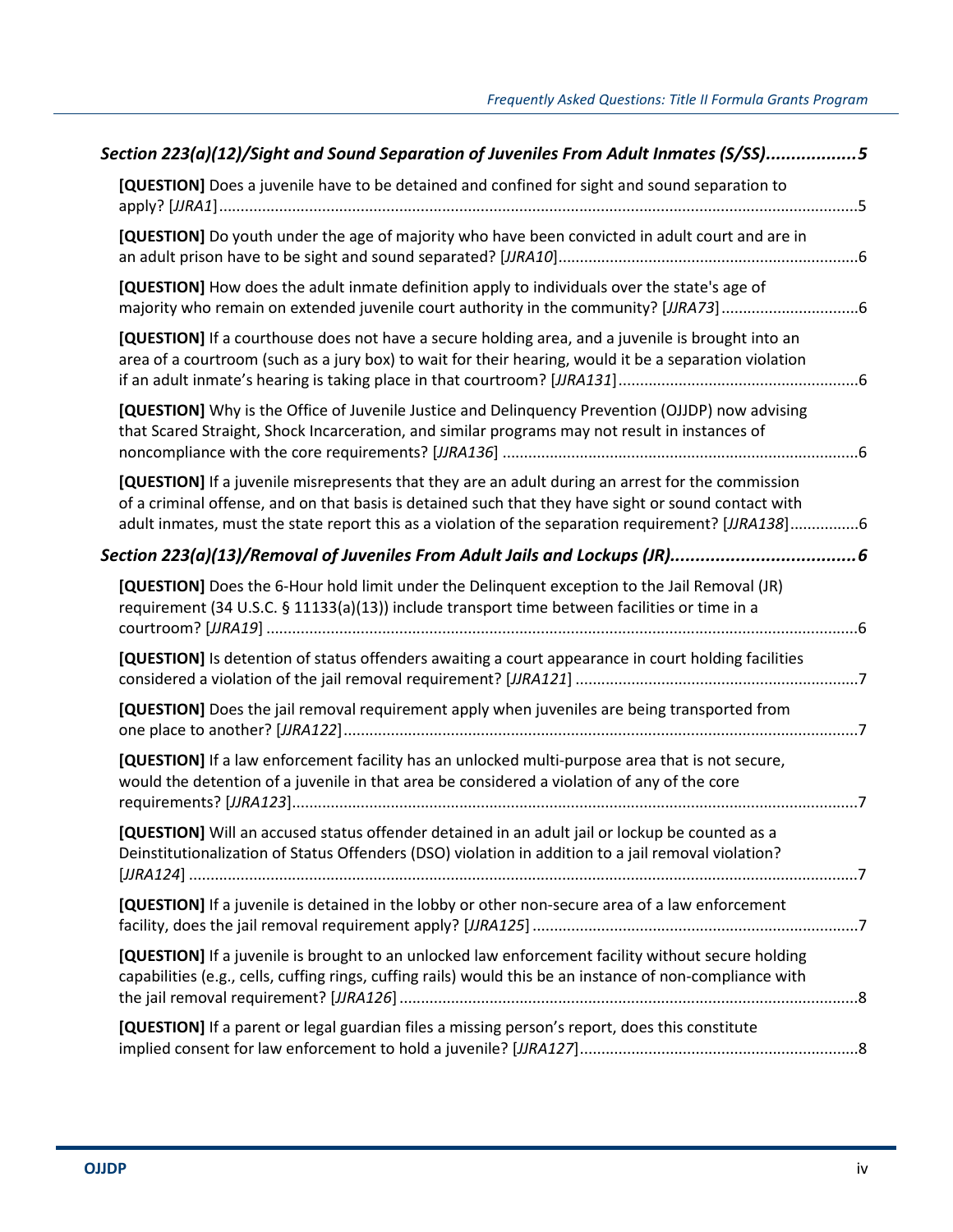| [QUESTION] If a juvenile is held in protective custody in a non-secure area of a jail or lockup<br>pending return to a parent or guardian or while awaiting transfer to a child welfare or social service                                                                                      |  |
|------------------------------------------------------------------------------------------------------------------------------------------------------------------------------------------------------------------------------------------------------------------------------------------------|--|
| [QUESTION] Can law enforcement question a victim of human trafficking who is being held non-<br>securely while awaiting transfer of custody to a parent or to a social services agency without it                                                                                              |  |
|                                                                                                                                                                                                                                                                                                |  |
| [QUESTION] If a juvenile is held in a non-secure area of the court holding facility (lobby, unlocked<br>room, no benches or cuffing rails, no design fixtures meant to restrict movement) must the area be                                                                                     |  |
| [QUESTION] If a juvenile has a hearing scheduled in the morning but the case is continued, and<br>they are taken out of the court holding facility for lunch, does the 6-hour clock restart when they                                                                                          |  |
| [QUESTION] If adjudicated juveniles cannot be placed in secure detention, does this mean that a<br>juvenile who has been adjudicated as delinguent and is awaiting transport to a juvenile detention                                                                                           |  |
| [QUESTION] Can juveniles who have been adjudicated delinquent be detained in a court holding                                                                                                                                                                                                   |  |
|                                                                                                                                                                                                                                                                                                |  |
|                                                                                                                                                                                                                                                                                                |  |
|                                                                                                                                                                                                                                                                                                |  |
| [QUESTION] What is the plan for states that choose not to resubmit? Will this mean they are opting                                                                                                                                                                                             |  |
| [QUESTION] Does the template need to be followed directly (i.e., same formatting and ordering of<br>material), or can states enter the text from the template into their existing manuals? [JJRA107]  10                                                                                       |  |
| [QUESTION] What will be the process for submitting revised manuals? Will they be uploaded to<br>JustGrants? Will a change request be sent to states? Is this a Grant Adjustment Notice (GAN)?                                                                                                  |  |
| [QUESTION] What if a state does not have the Juvenile Justice and Delinquency Prevention Act<br>(JJDPA) as amended codified in state law? A policy manual does not seem to be a strong enough<br>assurance to the Office of Juvenile Justice and Delinquency Prevention (OJJDP). [JJRA109]  10 |  |
| [QUESTION] States can point out problems or conflicts with their state law and the Juvenile Justice<br>and Delinquency Prevention Act (JJDPA) as amended. Will doing so mean states are out of<br>compliance and therefore not awarded their fiscal year (FY) 2021 award? [JJRA110]  10        |  |
| [QUESTION] What happens if the manual is not approved in its entirety, possibly sections of the<br>manual are satisfactory, but some areas do not meet requirements? Will states have an                                                                                                       |  |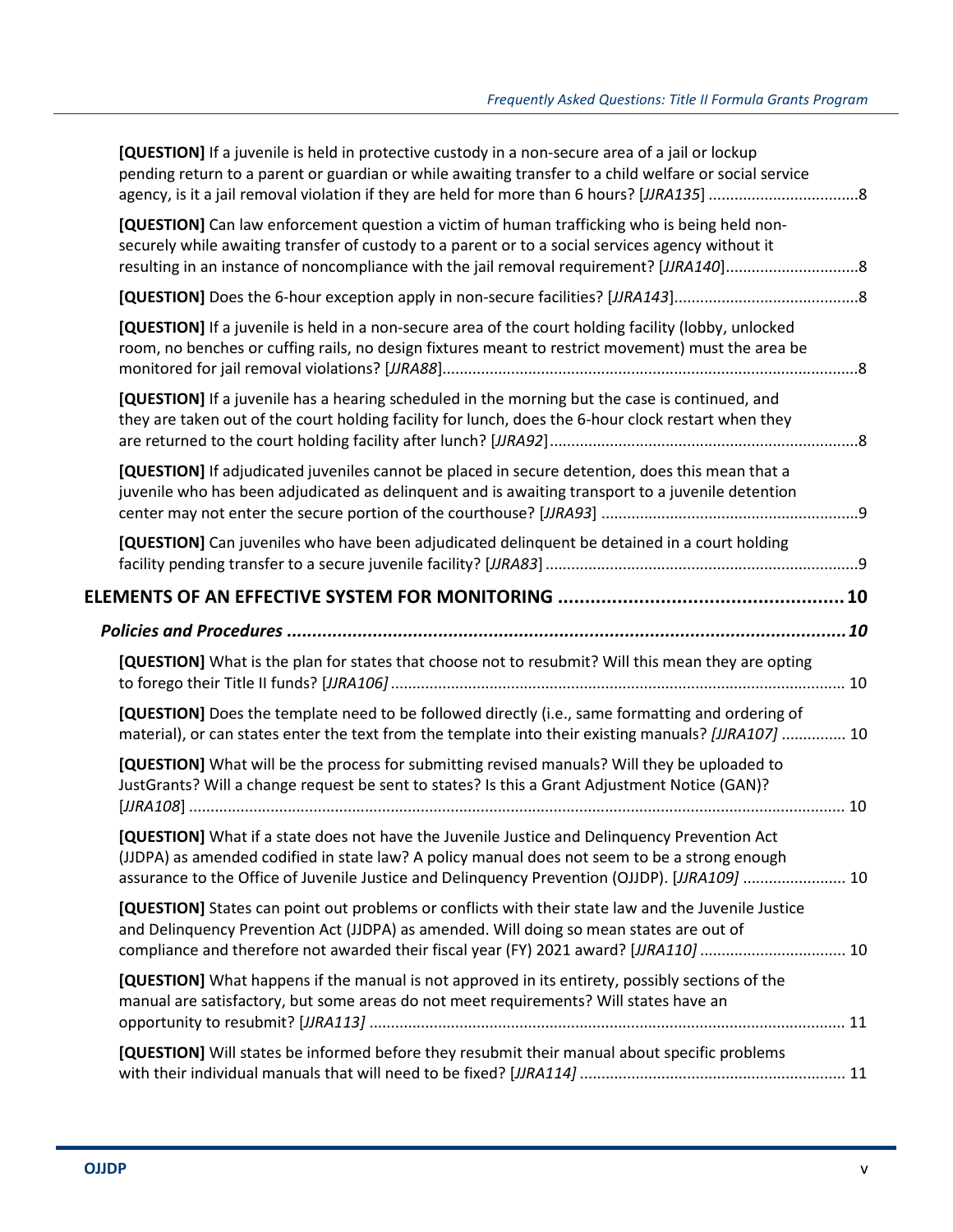| [QUESTION] If states complete their revised manuals early, could their State Relations and<br>Assistance Division (SRAD) program manager review and give feedback before the final submission?                                                                                                                                                                                                            |  |
|-----------------------------------------------------------------------------------------------------------------------------------------------------------------------------------------------------------------------------------------------------------------------------------------------------------------------------------------------------------------------------------------------------------|--|
| [QUESTION] If a state's compliance manual is turned in before the June deadline, will the Office of                                                                                                                                                                                                                                                                                                       |  |
| Juvenile Justice and Delinquency Prevention (OJJDP) release the funds once the manual is                                                                                                                                                                                                                                                                                                                  |  |
| [QUESTION] What is the timeline for the Office of Juvenile Justice and Delinquency Prevention's                                                                                                                                                                                                                                                                                                           |  |
| [QUESTION] How much information/documentation is the Office of Juvenile Justice and<br>Delinquency Prevention (OJJDP) hoping to see for each of these elements? [JJRA199]11                                                                                                                                                                                                                               |  |
| [QUESTION] Is it best practice to use the federal regulations if your state does not address                                                                                                                                                                                                                                                                                                              |  |
|                                                                                                                                                                                                                                                                                                                                                                                                           |  |
| [QUESTION] If a juvenile accused of a delinguent offense is detained in a court holding facility prior<br>to trial and is then detained in the court holding facility after being adjudicated, are these separate                                                                                                                                                                                         |  |
| [QUESTION] Is isolation a violation of the Juvenile Justice Reform Act (JJRA)? [JJRA24] 12                                                                                                                                                                                                                                                                                                                |  |
| Adherence to Federal Definitions ……………………………………………………………………………………………12                                                                                                                                                                                                                                                                                                                                    |  |
| [QUESTION] Does the definition of "detain or confine" change states' ability to temporarily detain                                                                                                                                                                                                                                                                                                        |  |
| [QUESTION] Under the definition of "detain or confine" can juveniles who are runaways,<br>abandoned, endangered due to mental illness, homelessness, or drug addiction, or are victims of<br>sex trafficking or other crimes, be held for an indefinite period of time, as long as they are held<br>solely for the purpose of returning them to their parent or guardian or pending their transfer to the |  |
| [QUESTION] Is there a list of definitions that were changed so states and territories can update                                                                                                                                                                                                                                                                                                          |  |
| [QUESTION] Does the Juvenile Justice and Delinguency Prevention Act (JJDPA) as amended                                                                                                                                                                                                                                                                                                                    |  |
| [QUESTION] If a state's codified laws are different from the Office of Juvenile Justice and<br>Delinquency Prevention (OJJDP) policies/procedures, which one do we follow? [JJRA213]  13                                                                                                                                                                                                                  |  |
|                                                                                                                                                                                                                                                                                                                                                                                                           |  |
| [QUESTION] In the Juvenile Justice and Delinquency Prevention Act (JJDPA) as amended "facility" is<br>defined as a "building or set of buildings which is used for the lawful custody and treatment of<br>juveniles." If a facility prohibits the detainment of juveniles by policy, does it have to be included in                                                                                       |  |
|                                                                                                                                                                                                                                                                                                                                                                                                           |  |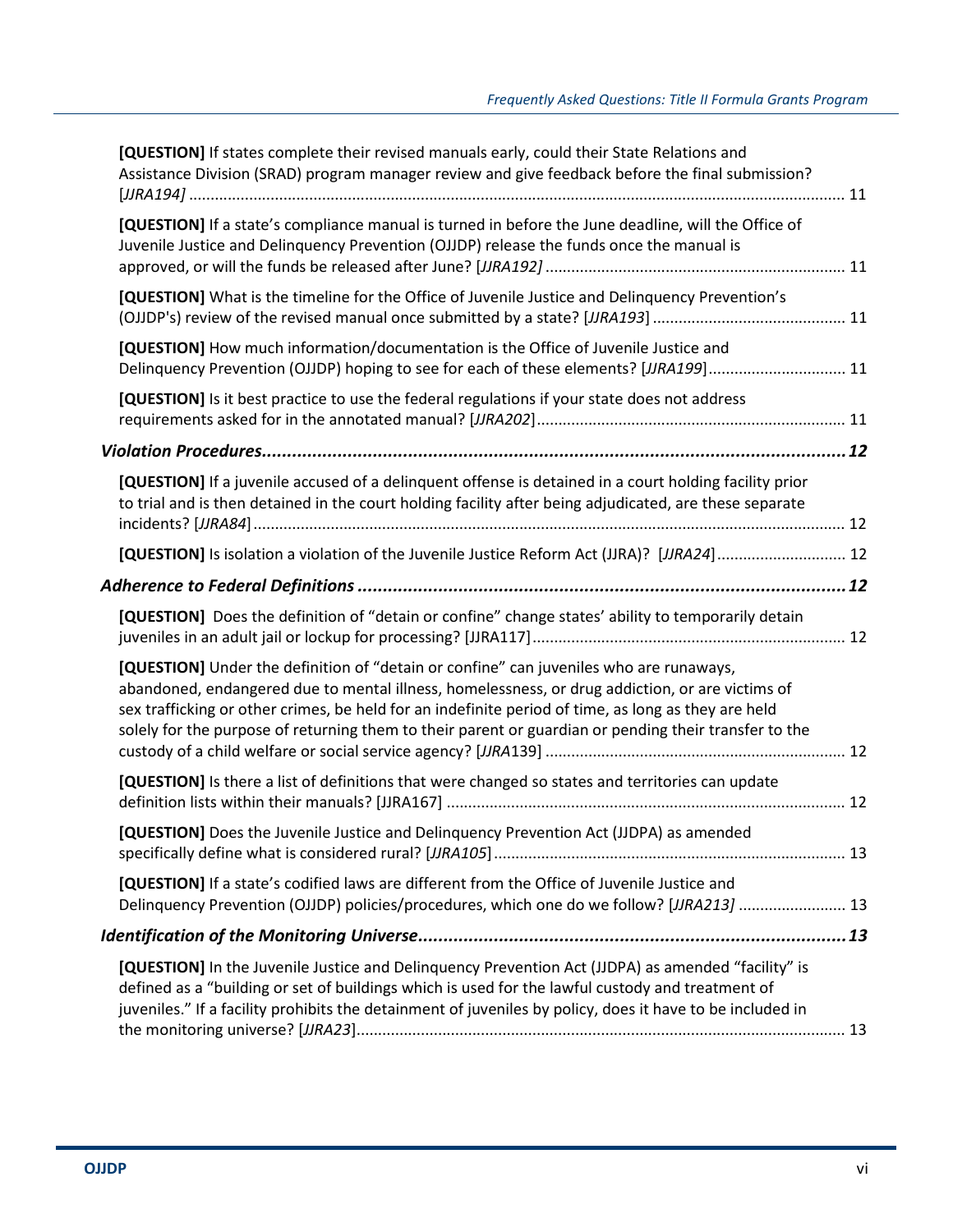| [QUESTION] Will the Office of Juvenile Justice and Delinquency Prevention (OJJDP) propose a<br>change to the Formula Grants Program regulation to include a definition of "court holding facility,"                                                                                                      |  |
|----------------------------------------------------------------------------------------------------------------------------------------------------------------------------------------------------------------------------------------------------------------------------------------------------------|--|
| [QUESTION] Will temporary holding rooms (secure rooms adjacent to the courtroom) be<br>considered secure holding for the purposes of the jail removal requirement and be required to                                                                                                                     |  |
|                                                                                                                                                                                                                                                                                                          |  |
| [QUESTION] In regard to the monitoring universe, could you explain the extent to which social                                                                                                                                                                                                            |  |
| [QUESTION] For juvenile court holding facilities (CHFs) that only detain juveniles and not adults due<br>to building design or time phasing, do these facilities come under the jail removal core requirement                                                                                            |  |
|                                                                                                                                                                                                                                                                                                          |  |
| [QUESTION] Do states need to update their monitoring universe to incorporate court holding                                                                                                                                                                                                               |  |
| [QUESTION] If a facility has a 30-second delayed egress door, is that considered a secure or non-                                                                                                                                                                                                        |  |
| [QUESTION] If a police department or sheriff's department is entirely non-secure, and has no<br>construction fixtures designed to physically restrict the movements and activities of individuals<br>(e.g., cells, cuffing rails or benches), is that facility considered an adult jail or adult lockup? |  |
| [QUESTION] When a building contains a jail and a non-secure administrative area, and juveniles are<br>detained only in the administrative (non-secure) side of the building, must the facility maintain a                                                                                                |  |
| [QUESTION] If a police department consists primarily of an open patrol room area with a cuffing<br>bench and two offices that do not lock from the outside, would this be considered a secure facility                                                                                                   |  |
| [QUESTION] How should states address facilities that have capabilities to securely hold juveniles,<br>but by their facility/organization procedures, never hold juveniles securely (i.e., juveniles are                                                                                                  |  |
| [QUESTION] Since adult prisons are required to listed on the monitoring universe what if any of the                                                                                                                                                                                                      |  |
| [QUESTION] Are prisons included in the secure facilities required to be in the monitoring universe?                                                                                                                                                                                                      |  |
| Do court holding facilities that have separate juvenile and adult holding areas have to follow the<br>requirements applied to adult jails and lockups? How then should these holding areas be classified?                                                                                                |  |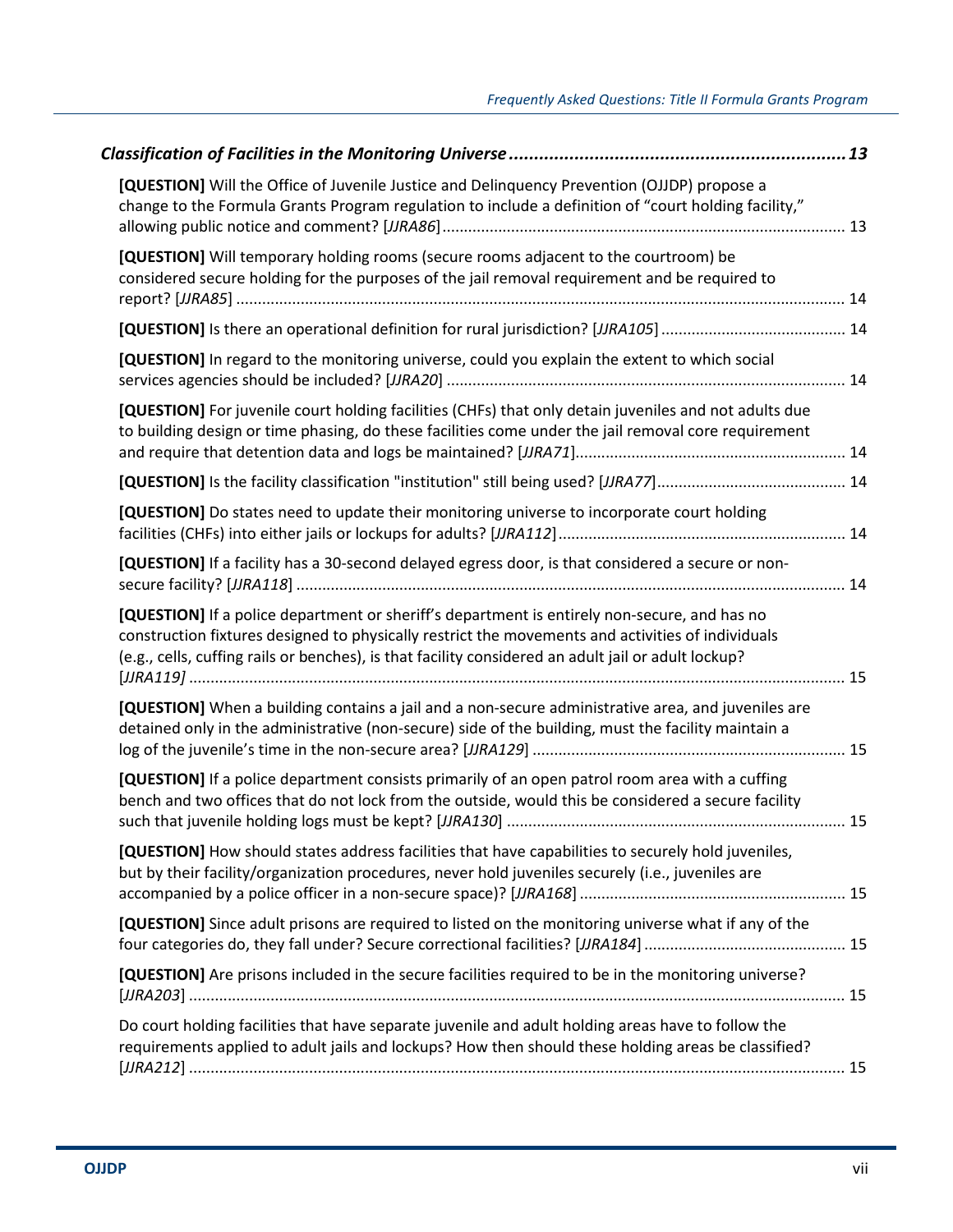| [QUESTION] Is time-phasing still a consideration for classifying court holding facilities (CHFs)?                                                                                                                                                                                                                                                                                                                                                                                        |  |
|------------------------------------------------------------------------------------------------------------------------------------------------------------------------------------------------------------------------------------------------------------------------------------------------------------------------------------------------------------------------------------------------------------------------------------------------------------------------------------------|--|
|                                                                                                                                                                                                                                                                                                                                                                                                                                                                                          |  |
| [QUESTION] Why are states required to collect data retroactively from all court holding facilities                                                                                                                                                                                                                                                                                                                                                                                       |  |
|                                                                                                                                                                                                                                                                                                                                                                                                                                                                                          |  |
| [QUESTION] Must states report on juvenile offenders detained for offenses related to the                                                                                                                                                                                                                                                                                                                                                                                                 |  |
|                                                                                                                                                                                                                                                                                                                                                                                                                                                                                          |  |
|                                                                                                                                                                                                                                                                                                                                                                                                                                                                                          |  |
| [QUESTION] Please clarify requirements for a youth member to be on the State Advisory Group<br>(SAG). Do they have to be delinquent, or can they be a youth who is in foster care, or can they be a<br>youth who has come in contact with the court system for a dependency issue, neglect issue, or                                                                                                                                                                                     |  |
| [QUESTION] Is there a way for what the Federal Advisory Committee for Juvenile Justice (FACJJ) is                                                                                                                                                                                                                                                                                                                                                                                        |  |
|                                                                                                                                                                                                                                                                                                                                                                                                                                                                                          |  |
|                                                                                                                                                                                                                                                                                                                                                                                                                                                                                          |  |
| [QUESTION] What is the timeline for getting funds out to states? Several states have limited                                                                                                                                                                                                                                                                                                                                                                                             |  |
| [QUESTION] Is OJJDP going to look at additional assistance in terms of the compliance standard?<br>With 2 years of lower numbers (Covid related) and the new requirements there is some concern<br>about state's going out of compliance. With 2 years of lower numbers, and presumably fewer<br>violations, the compliance standards are expected to be lower. Now with new requirements, and<br>the likelihood of additional violations, states may go out of compliance. [JJRA241] 17 |  |
|                                                                                                                                                                                                                                                                                                                                                                                                                                                                                          |  |
| [QUESTION] Is the elimination of restraints on pregnant juveniles in section $223(a)(7)(B)(ix)(II)$ of<br>the Juvenile Justice and Delinquency Prevention Act (JJDA) as amended applicable in secure                                                                                                                                                                                                                                                                                     |  |
|                                                                                                                                                                                                                                                                                                                                                                                                                                                                                          |  |
|                                                                                                                                                                                                                                                                                                                                                                                                                                                                                          |  |
| [QUESTION] Does the Office of Juvenile Justice and Delinquency Prevention (OJJDP) have technical<br>assistance funds available for regional training and resource sharing-for example, funds for travel                                                                                                                                                                                                                                                                                  |  |
| [QUESTION] How best can data be displayed in ways that are easy to read and understand, not just<br>for system actors but with the community? What are some tips and tricks for displaying<br>information that makes it meaningful and easy to interpret? What handouts and informational                                                                                                                                                                                                |  |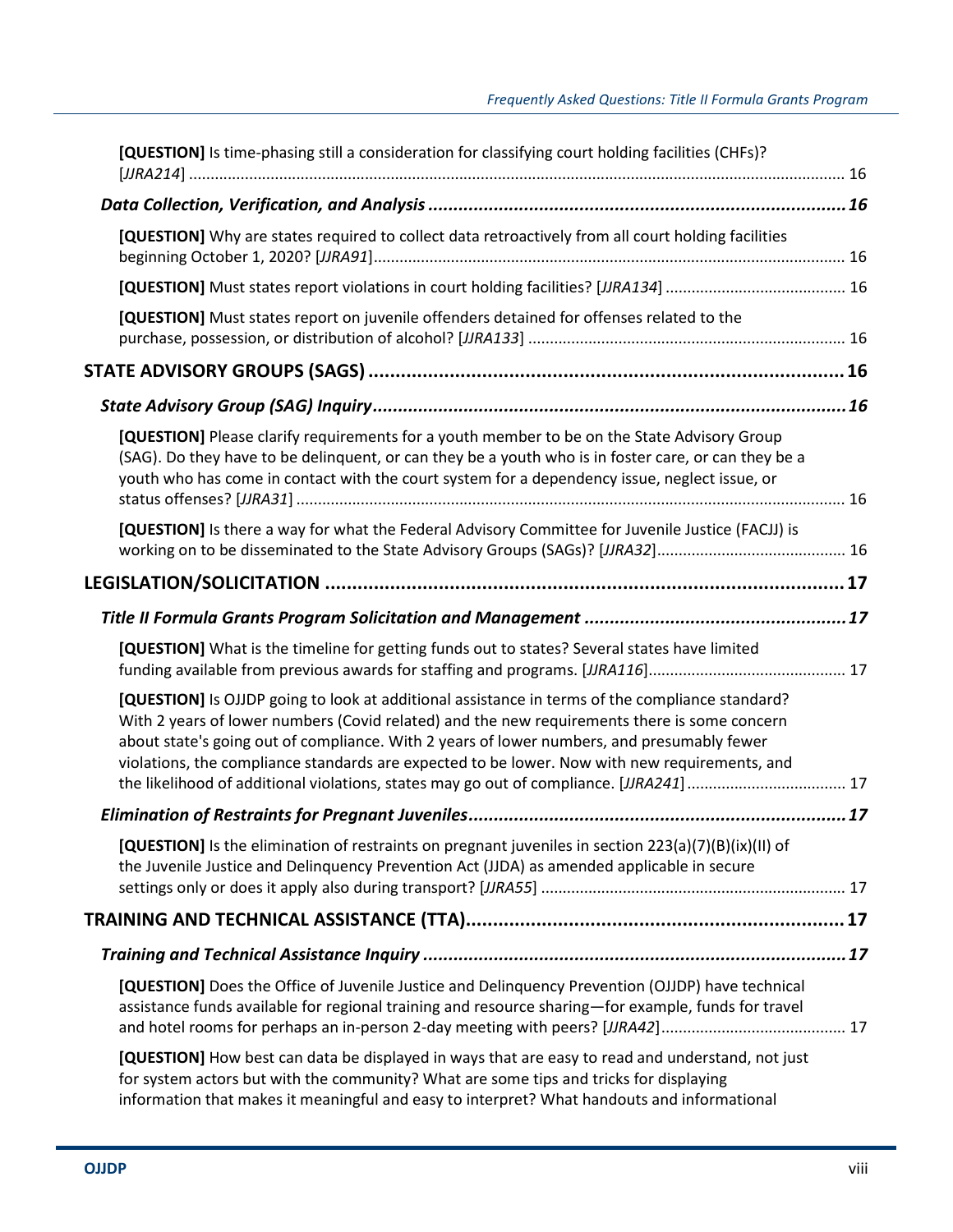| [QUESTION] Does the Office of Juvenile Justice and Delinguency Prevention (OJJDP) have a policy<br>to work with states or territories that have a catastrophic event like a hurricane? If not, it should |  |
|----------------------------------------------------------------------------------------------------------------------------------------------------------------------------------------------------------|--|
| materials have been successful and received good feedback or what presentation techniques have                                                                                                           |  |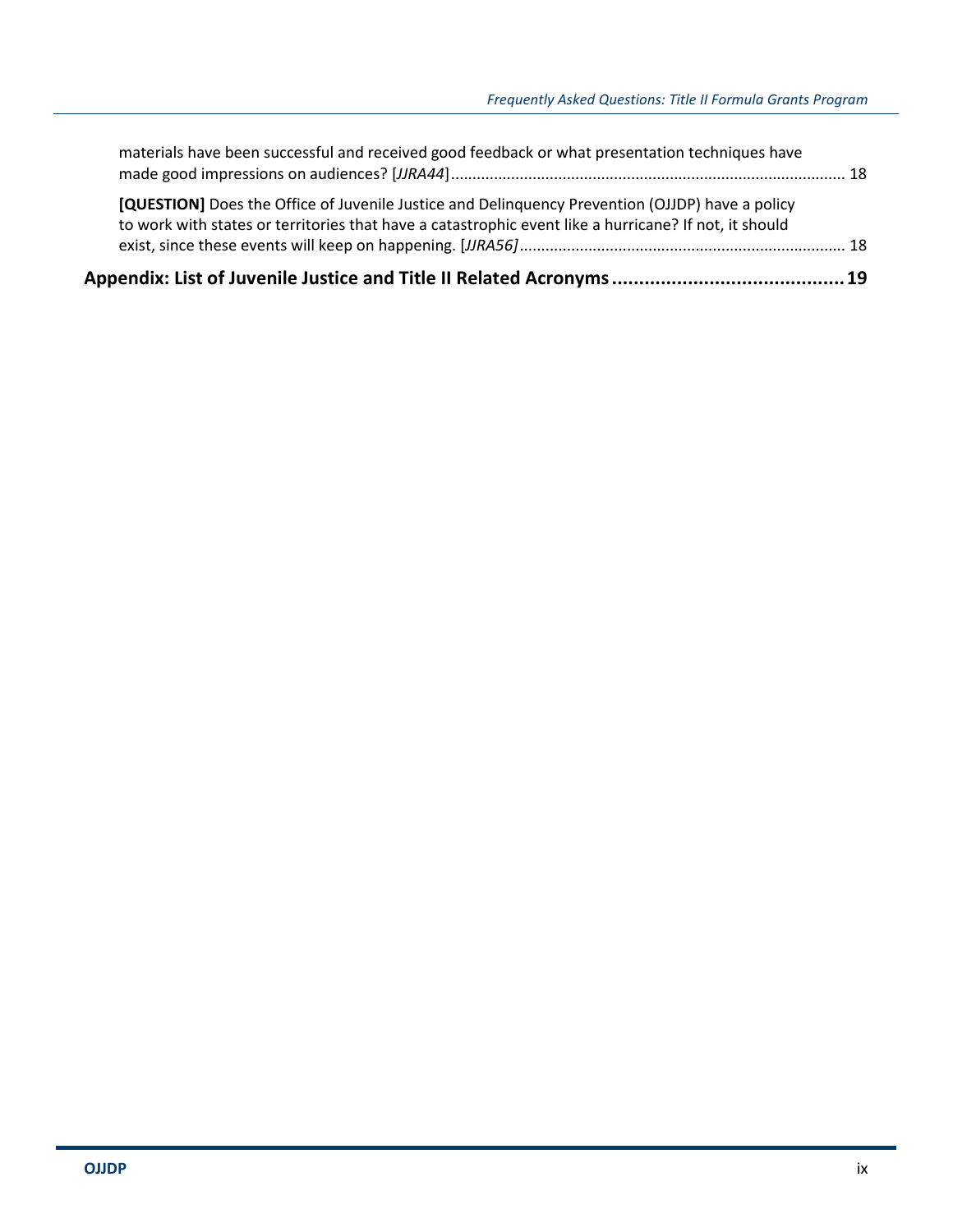## **CORE REQUIREMENTS**

### **Section 223(a)(11)(A)/Deinstitutionalization of Status and Nonoffenders (DSO)**

**[QUESTION]** When will the new 7-day limit on the use of the Valid Court Order (VCO) exception under the Deinstitutionalization of Status and Nonoffender (DSO) requirement be tracked and penalized in our compliance data? [*JJRA26*]

**[RESPONSE]** Beginning with awards made in fiscal year (FY) 2021.

**[QUESTION]** Must states count it as a violation of any of the core requirements when a status offender is detained in a juvenile-only facility but not secured to an immovable object or placed in a cell? [*JJRA120*]

**[RESPONSE]** If a status offender is placed in a secure juvenile detention or secure juvenile correctional facility, and none of the Deinstitutionalization of Status Offenders (DSO) exceptions apply, this would be a violation of the DSO requirement. As long as there are no adult inmates in the facility with whom the status offender has sight or sound contact, there is no separation violation. If the facility is used only to detain juveniles, it does not meet the statutory definition of a jail or lockup for adults, and there can be no instance of non-compliance with the jail removal requirement.

**[QUESTION]** If adjudicated status offenders are held in secure juvenile facilities on the sole basis of voluntary enrollment in a rehabilitative diversion program, and they may withdraw from participation in the program at any time, must the state report these as violations of the Deinstitutionalization of Status Offenders (DSO) requirement? [*JJRA137*]

**[RESPONSE]** No. If a juvenile has voluntarily enrolled in a rehabilitative diversion program and is free to terminate his participation in the program at any time—i.e., is free to leave—the juvenile is not detained, and the core requirements do not apply.

**[QUESTION]** If a status offender is held in an adult jail pending transfer to a parent or social services agency, will that result in an instance of noncompliance with Deinstitutionalization of Status Offenders (DSO) requirement? [*JJRA142*]

**[RESPONSE]** No. If a status offender is held in an adult jail solely for the purpose of being reunited with a parent or guardian or pending transfer to a child welfare or social services agency, they are not detained, nor have they been "placed" in that facility.

**[QUESTION]** Must a state count it as a Deinstitutionalization of Status Offenders (DSO) violation when the state detains in a secure detention facility or a secure correctional facility a juvenile who is not in the United States legally but is otherwise a non-offender (i.e., has not been charged with or been adjudicated as having committed, an offense)? [*JJRA144*]

**[RESPONSE]** Yes. If a juvenile who is not in the United States legally but has not been charged with or adjudicated as having committed an offense, is placed in a secure detention or secure correctional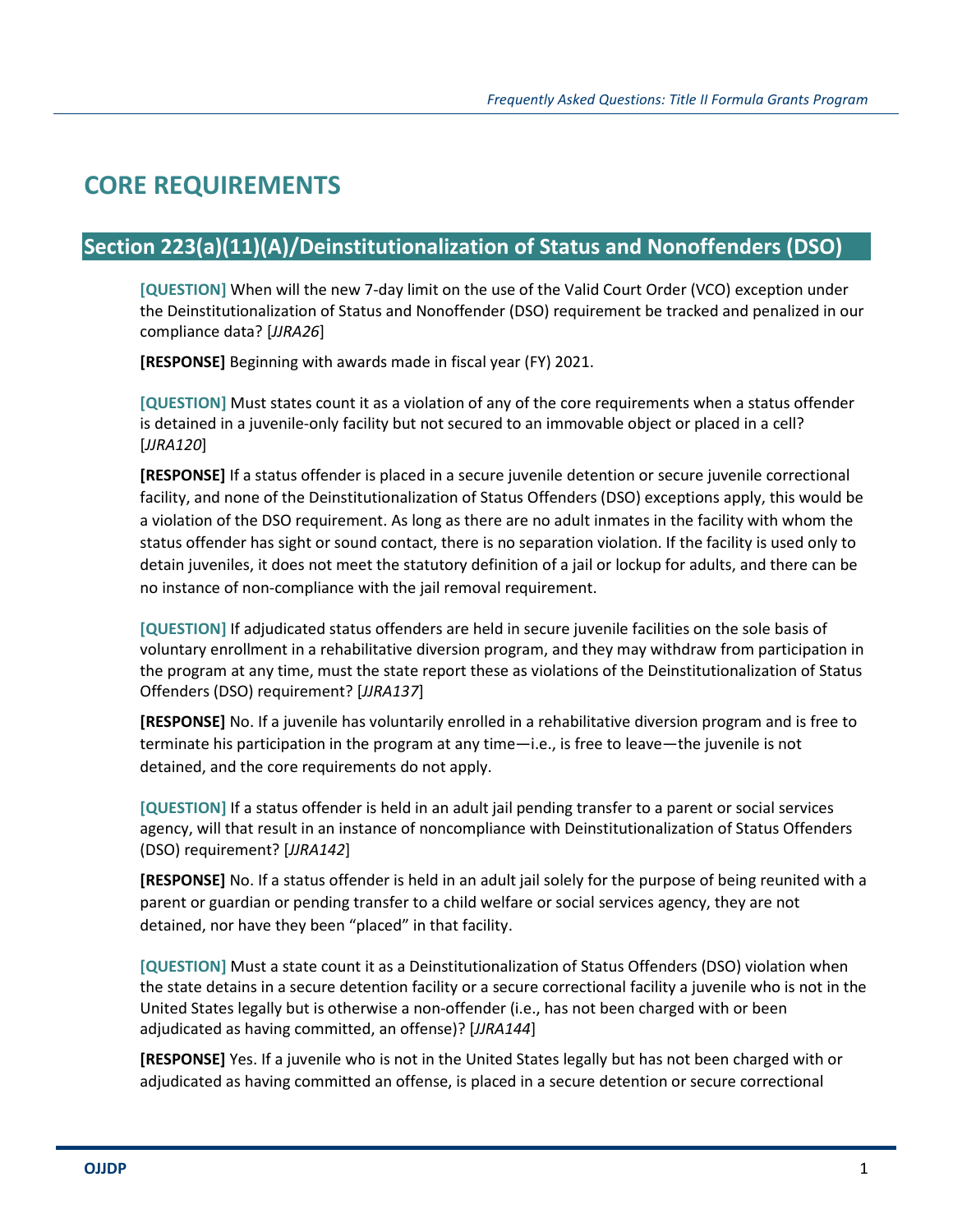facility, the state must monitor for, and report any instances of, noncompliance with the Deinstitutionalization of Status Offenders (DSO) requirement.

**[QUESTION]** Does the definition of "detain or confine" alter states' ability to securely detain juveniles pursuant to the Interstate Compact on Juveniles? [*JJRA128*]

**[RESPONSE]** No. The definition of "detain or confine" does not affect a state's ability to place a status offender in a secure detention or secure correctional facility pursuant to the Interstate Compact on Juveniles.

**[QUESTION]** Can you discuss what the Youth Handgun Safety Exception is? [*JJRA198*]

**[RESPONSE]** Juveniles who violate the federal Youth Handgun Safety Act (18 U.S.C. § 922(x)(2)), or a similar state law prohibiting the possession of a handgun by juveniles, may be placed in secure detention or correctional facilities without it resulting in a violation of the Deinstitutionalization of Status Offenders (DSO) requirement.

**[QUESTION]** Must states report on status offenders placed in a secure detention or secure correctional facility under the Youth Handgun Safety Act exception to the Deinstitutionalization of Status Offenders (DSO) requirement? [*JJRA132*]

**[RESPONSE]** Yes. States must report the number of juveniles placed in accordance with the Youth Handgun Safety Act exception in their compliance monitoring report.

#### **Section 223(a)(11)(B)/Removal of Juveniles Charged as Adults**

**[QUESTION]** What documentation will be necessary to demonstrate compliance when a youth is held in a secure adult facility in the interest of justice? [*JJRA7*]

**[RESPONSE]** The court order that documents the seven factors of section 11133(a)(11)(B) demonstrating all factors were considered is what is required.

**[QUESTION]** If a court detains a juvenile charged as an adult in a jail or lockup for adults pursuant to the Section 223(a)(11)(B) requirement, may that juvenile be detained in a court holding facility? [*JJRA89*]

**[RESPONSE]** Yes. If a court in complying with the Section 223(a)(11)(B) requirement, permits a juvenile who's being charged as an adult to be held in a jail or lockup for adults, this includes a court holding facility, which falls within the definition of a jail or lockup for adults.

**[QUESTION]** Does the court order need to be obtained in the 6-hour window? [*JJRA61*]

**[RESPONSE]** If a juvenile who is charged as an adult is detained in a jail or lockup for adults pursuant to the 6-hour exception, the court order must be obtained prior to the end of the 6-hour period.

**[QUESTION]** Once the juvenile who is charged as an adult turns 18, are they able to be transferred to an adult facility? [*JJRA62*]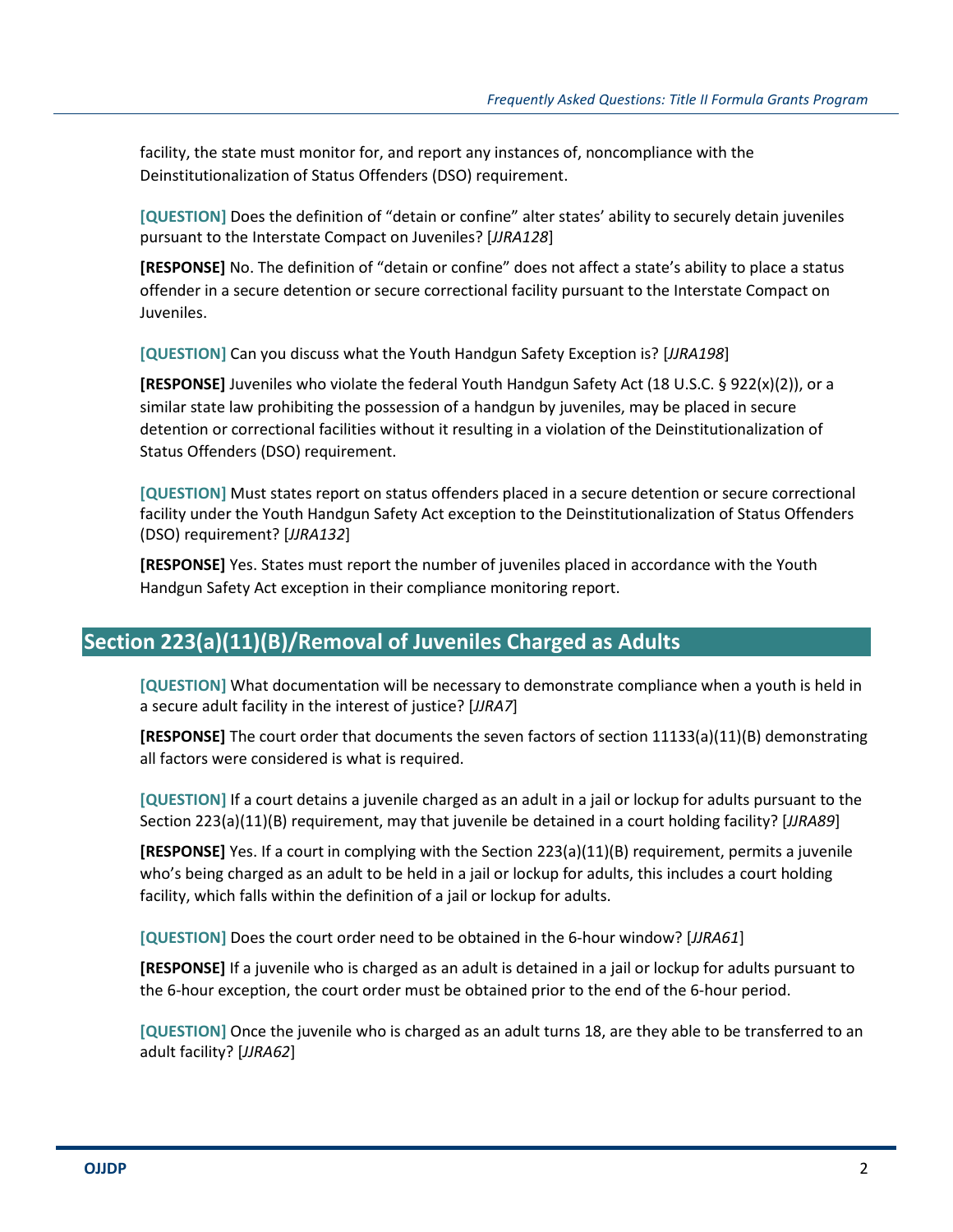**[RESPONSE]** A juvenile who is charged as an adult, and then subsequently turns 18, may be transferred to an adult facility, because they are no longer a "juvenile[] awaiting trial or other legal process[.]"

**[QUESTION]** What if their [the court's] periodic reviews are NOT at 30 or 45 days, but at different intervals per state law? [*JJRA63*]

**[RESPONSE]** Each time a review occurs at an interval of more than 30 (or 45 days)—even if state law permits it—will result in an instance of noncompliance with the Section 223(a)(11)(B) requirement.

**[QUESTION]** If the court only answers the required questions with a "Yes, it was considered" with no further details, is that acceptable? (Refer to Sample Section 223(a)(11)(B) Court Order, https://ccastates.org/resource/sample-section-223211b-jjdpa-judgement-entrymagistrate-order). [*JJRA64*]

**[RESPONSE]** Yes, 34 U.S.C. § 11133(a)(11)(B)(ii) requires only that the court must consider the factors enumerated, but there is nothing in the provision that specifically requires discussion or analysis of those factors in the court's written finding.

**[QUESTION]** Does it only take one violation to be considered out of compliance for the Deinstitutionalization of Status and Nonoffenders (DSO) requirement under the section 223(a)(11)(B)] component? [*JJRA66*]

**[RESPONSE]** In order to avoid a reduction of 20% of its Formula Grants Program allocation, a state must be in compliance with both the DSO requirement under Section 223(a)(11)(A) and the Section 223(a)(11)(B) requirement under 34 U.S.C. § 11133. A determination of noncompliance with either requirement will result in a reduction of 20%. A state that reports only one violation of either the DSO or IoJ requirement for the relevant fiscal year reporting period will not likely exceed the threshold rate for compliance with that requirement in any given year.

**[QUESTION]** How many Section 223(a)(11)(B) violations can be counted per youth? For example, if the court were late completing two 30-day hearings prior to the youth's adjudication, is that one violation or two? [*JJRA67*]

**[RESPONSE]** A violation can occur at each 30/45-day or 180-day hearing if there is no court documentation or if at the 180-day marker there's no hearing or waiver from the juvenile. In order to maintain compliance with the Section 223(a)11(B) requirement, a state must show that in every instance in which a juvenile was charged as an adult and detained in an adult jail or lockup, or had sight or sound contact with adult inmates, a court hearing was held every 30 (or 45 in case of rural jurisdictions) days to determine whether to detain the juvenile in an adult jail or lockup for adults, or to permit the juvenile to have sight or sound contact with adult inmates. A failure to make such a determination at any 30- (or 45-) day period results in a separate violation.

**[QUESTION]** Does the new requirement under section 223(a)(11)(B) affect the Rural Exception? [*JJRA68*]

**[RESPONSE]** No, in fact the Section 223(a)(11)(B) requirement takes a rural area into consideration. Under the Section 223(a)(11)(B) requirement, a juvenile who is charged as an adult cannot be detained in an adult jail or lockup or have sight or sound contact with adult inmates in a secure residential facility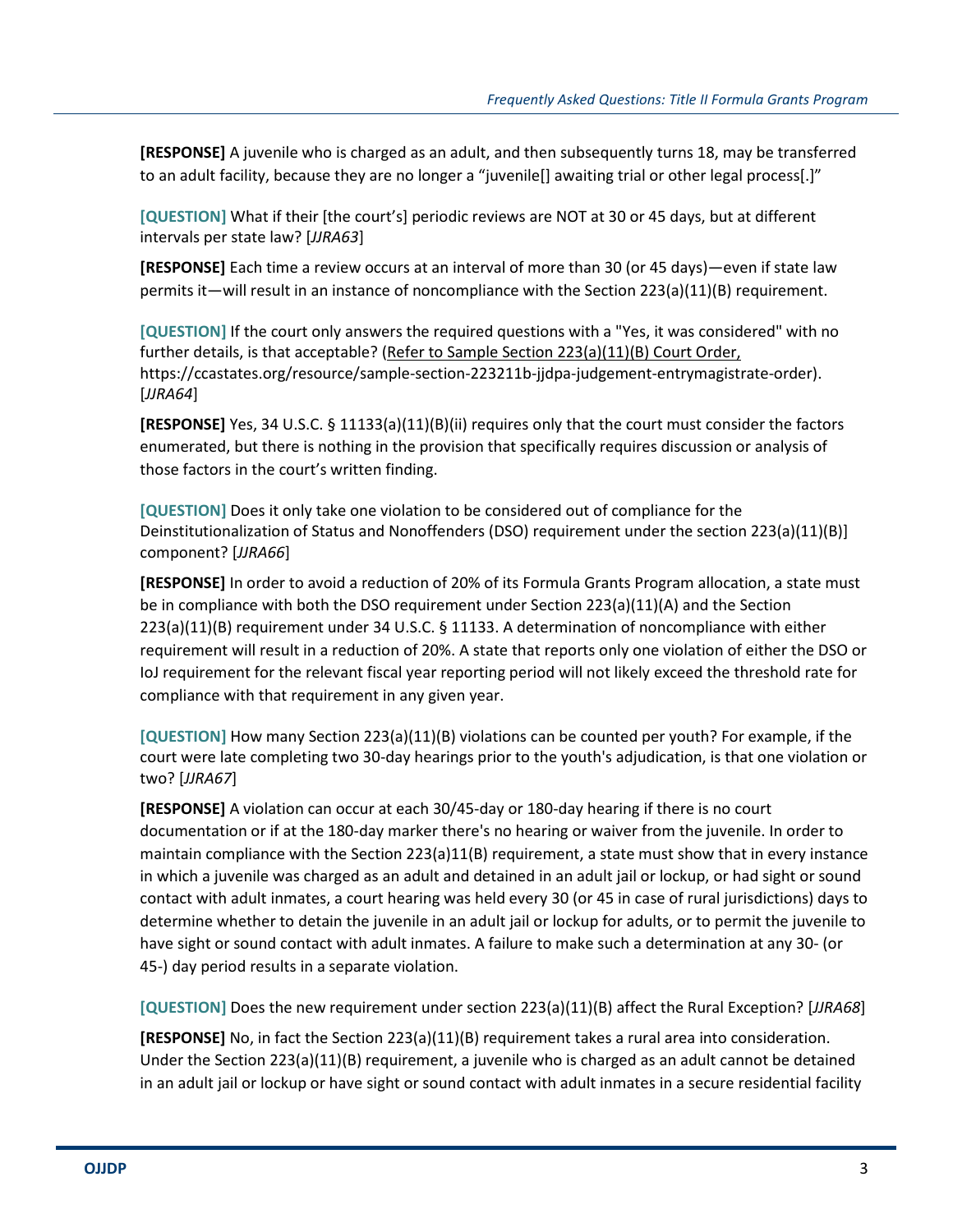unless the court has determined, after a hearing, and in writing, that it is in the interest of justice to do so, or unless one of the exceptions at 34 U.S.C. § 11133(a)(13) applies (including the rural exception at 34 U.S.C. § 11133(a)(13)(B)(ii)(I)).

**[QUESTION]** What if your state doesn't have an extended age of juvenile jurisdiction? [*JJRA70*]

**[RESPONSE]** If a state does not have an "extended age of juvenile jurisdiction," please refer to the maximum age at which a juvenile can be held in a juvenile facility under applicable state law.

**[QUESTION]** Is it true that after conviction, the provisions of 223(a)(11)(B) do not apply, as the defendant is no longer awaiting trial or other legal process? [*JJRA100*]

**[RESPONSE]** Yes. The provisions of Section 223(a)(11)(B) apply to any juvenile who is charged as an adult, is awaiting trial or other legal process, and is detained in an adult jail or lockup.

**[QUESTION]** Courts want to know why they have to have a hearing every 30 days when a hearing to address "all factors" was completed prior to sending the individual to the adult jail. Courts indicate they are not changing their minds every 30 days. How do we address this? [*JJRA111*]

**[RESPONSE]** The statutory provision at 34 U.S.C. § 11133(a)(11)(B)(iii)(I) requires that courts hold a hearing at least every 30 days (in the case of a rural jurisdiction, every 45 days) to determine whether it is still in the interest of justice to continue to detain a juvenile charged as an adult within an adult jail or lockup, or such that they have sight or sound contact with an adult inmate.

**[QUESTION]** If a juvenile charged as an adult is held in a juvenile facility and then subsequently convicted and sentenced to a jail or prison term, can the juvenile then be transferred to the adult jail or prison without requiring 30-day/45-day, 180-day reviews? [*JJRA158*]

**[RESPONSE]** The Section 223(a)(11)(B) requirement is only for those who have been charged or are pending trial. If they have been convicted already, this requirement does not apply.

**[QUESTION]** Would a violation of the Section 223(a)(11)(B) requirement be based on the youth or the number of days in violation? For example, if there is no Section 223(a)(11)(B) hearing and the youth spends 30+ days in an adult facility, would the state just count that as one violation or multiple violations? [*JJRA200*]

**[RESPONSE]** Each additional 30-day period in which the juvenile charged as an adult is detained in an adult jail or lockup, or within sight or sound contact of an adult inmate, and in which no hearing is held to determine whether it is in the interest of justice, results in a new violation of the Section 223(a)(11)(B) requirement.

**[QUESTION]** Is there anything that prohibits those hearings every 30 days from happening virtually? [*JJRA206*]

**[RESPONSE]** There is nothing in the Section 223(a)(11)(B) requirement that would prohibit a court from conducting the hearings virtually.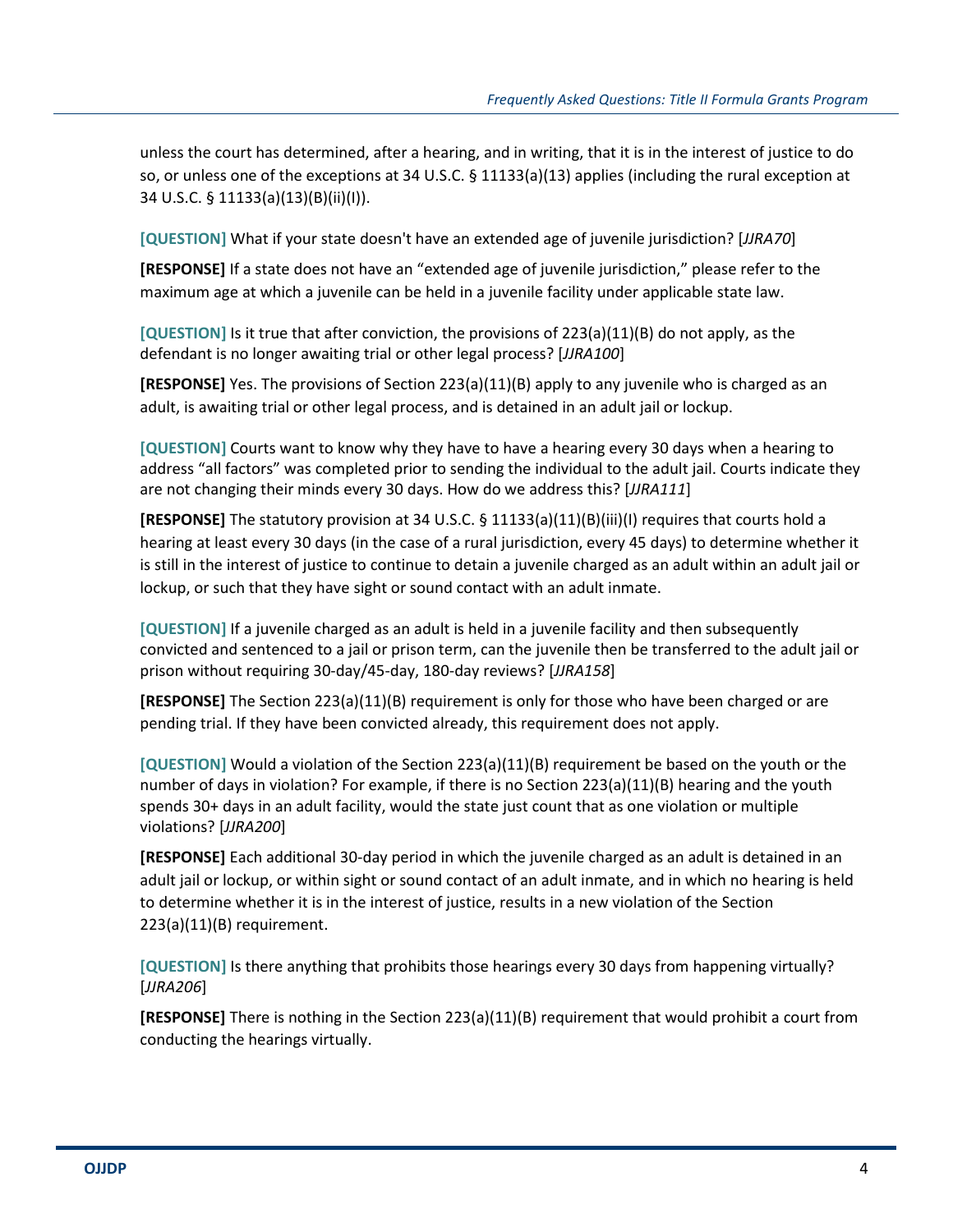**[QUESTION]** Is the Office of Juvenile Justice and Delinquency Prevention (OJJDP) taking steps to inform impacted stakeholders (i.e., the courts) of this change in federal law? While Designated State Agency (DSA) staff can assist, it would be helpful if information was also disseminated through national associations. [*JJRA218*]

**[RESPONSE]** We have presented this information to the National Council of Juvenile and Family Court Judges (NCJFCJ) and provided the materials. OJJDP has a working relationship with NCJFCJ and is always open to assisting DSA personnel in sharing this information with you or impacted stakeholders. That is one example. We also share information with the National Institute of Corrections Advisory Board and the applicable associations. All of our partners , the National Partnership for Juvenile Services (NPJS), the Council of Juvenile Justice Administrators (CJJA), and the Center for Juvenile Justice Reform (CJJR) are also going to be continuing to work with us, to help spread the message to all impacted stakeholder groups.

**[QUESTION]** In what time frame does the initial court hearing need to take place? Does the court have 30-days to make this determination? [*JJRA231*]

**[RESPONSE]** If the juvenile is being held in a juvenile facility, no (11)(B) hearing needs to take place. If the juvenile is being held in an adult jail or lockup, a hearing must take place within 6 hours.

**[QUESTION]** Are the rural jurisdictions in (11)(B) the same as those approved for the Rural Removal Exception? [*JJRA230*]

**[RESPONSE]** There's a definition of rural in the Juvenile Justice and Delinquency Prevention Act (JJDPA) as amended. The Office of Juvenile Justice and Delinquency Prevention (OJJDP) doesn't have the discretion to determine when the rural exception can be used, if a jurisdiction meets the definition.

**[QUESTION]** What if the state law says the full age of full criminal responsibility for murder is 16? [*JJRA234*]

**[RESPONSE]** If the age of full criminal responsibility for murder is 16, then individuals aged 16 or older who are charged for that crime are adult inmates.

**[QUESTION]** What if the decision as to whether or not to charge as an adult is not made within the 6 hours? [*JJRA235*]

**[RESPONSE]** That would be a jail removal requirement and separation would apply if the juvenile is detained in an adult jail or lock-up.

### **Section 223(a)(12)/Sight and Sound Separation of Juveniles From Adult Inmates (S/SS)**

**[QUESTION]** Does a juvenile have to be detained and confined for sight and sound separation to apply? [*JJRA1*]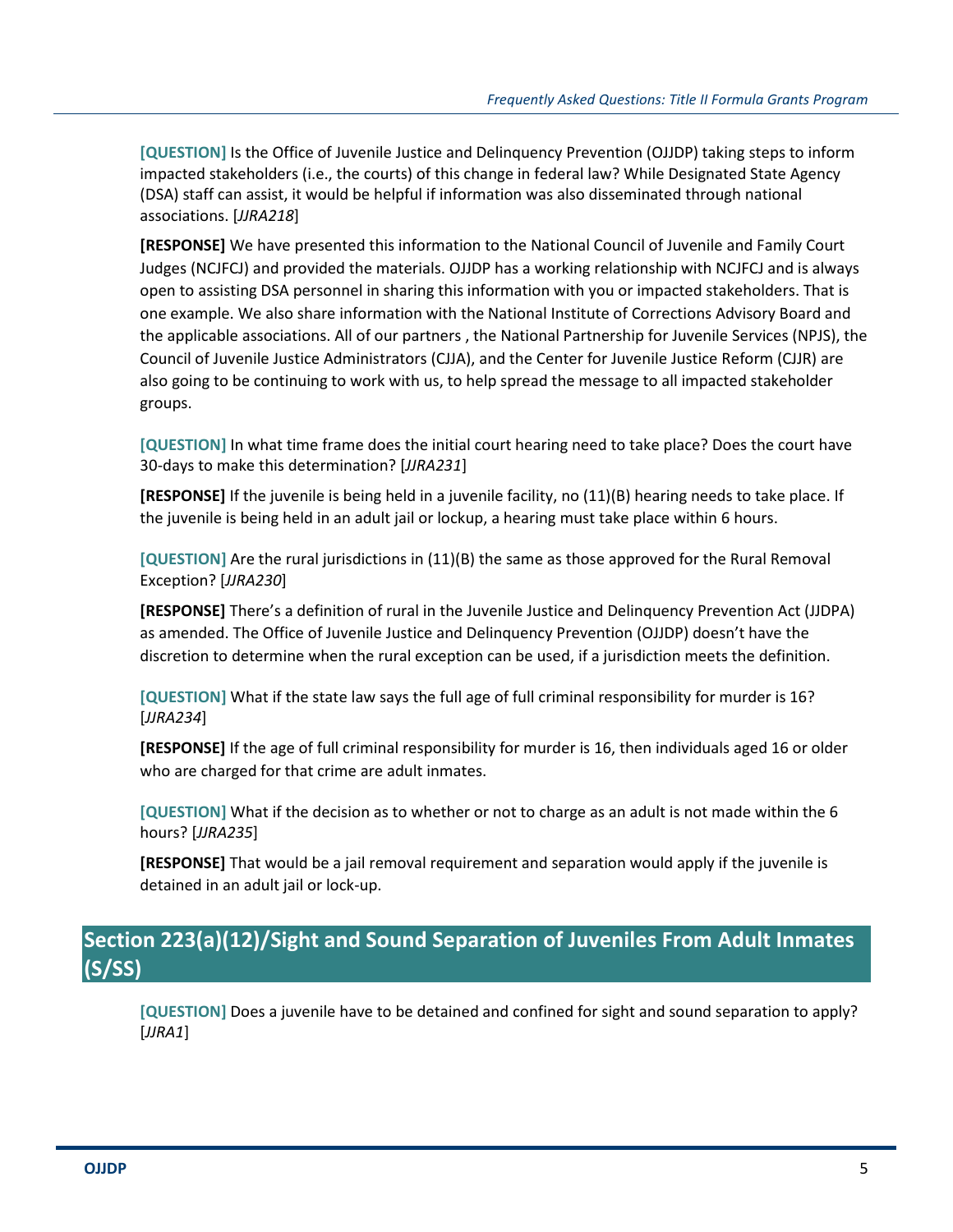**[RESPONSE]** Section 223(a)(12) of the Juvenile Justice and Delinquency Prevention Act (JJDPA) as amended (34 U.S.C. § 11133(a)(12)) (the "separation" requirement) requires that states not detain or confine juveniles in any institution in which they have contact with adult inmates.

**[QUESTION]** Do youth under the age of majority who have been convicted in adult court and are in an adult prison have to be sight and sound separated? [*JJRA10*]

**[RESPONSE]** Section 11133(a)11(B) does not apply to juveniles convicted of criminal offenses.

**[QUESTION]** How does the adult inmate definition apply to individuals over the state's age of majority who remain on extended juvenile court authority in the community? [*JJRA73*]

**[RESPONSE]** An individual who reaches the age of full criminal responsibility while still under the jurisdiction of the juvenile court (pursuant to state law) does not become an adult inmate simply by virtue of reaching the age of full criminal responsibility.

**[QUESTION]** If a courthouse does not have a secure holding area, and a juvenile is brought into an area of a courtroom (such as a jury box) to wait for their hearing, would it be a separation violation if an adult inmate's hearing is taking place in that courtroom? [*JJRA131*]

**[RESPONSE]** No. The separation requirement applies only in adult jails, adult lockups, secure detention facilities, and secure correctional facilities, and therefore does not apply in a courtroom.

**[QUESTION]** Why is the Office of Juvenile Justice and Delinquency Prevention (OJJDP) now advising that Scared Straight, Shock Incarceration, and similar programs may not result in instances of noncompliance with the core requirements? [*JJRA136*]

**[RESPONSE]** The definition of "detain or confine" at 28 C.F.R. § 31.304(q) clarifies that a juvenile who consents (or whose parent or guardian consents) to participate in a "shock incarceration-type" program, and where such consent may be withdrawn, such that the juvenile is free to leave, is not detained, and the core requirements do not apply. Although not all "shock incarceration-type" programs result in instances of noncompliance with the core requirements, OJJDP discourages the use of such programs.

**[QUESTION]** If a juvenile misrepresents that they are an adult during an arrest for the commission of a criminal offense, and on that basis is detained such that they have sight or sound contact with adult inmates, must the state report this as a violation of the separation requirement? [*JJRA138*]

**[RESPONSE]** No. If law enforcement personnel acted in good faith upon the juvenile's representation, and reasonably believed that they were an adult, the state need not report this as a separation violation so long as the juvenile was immediately sight and sound separated from adult inmates upon determining that they were a juvenile.

#### **Section 223(a)(13)/Removal of Juveniles From Adult Jails and Lockups (JR)**

**[QUESTION]** Does the 6-Hour hold limit under the Delinquent exception to the Jail Removal (JR) requirement (34 U.S.C. § 11133(a)(13)) include transport time between facilities or time in a courtroom? [*JJRA19*]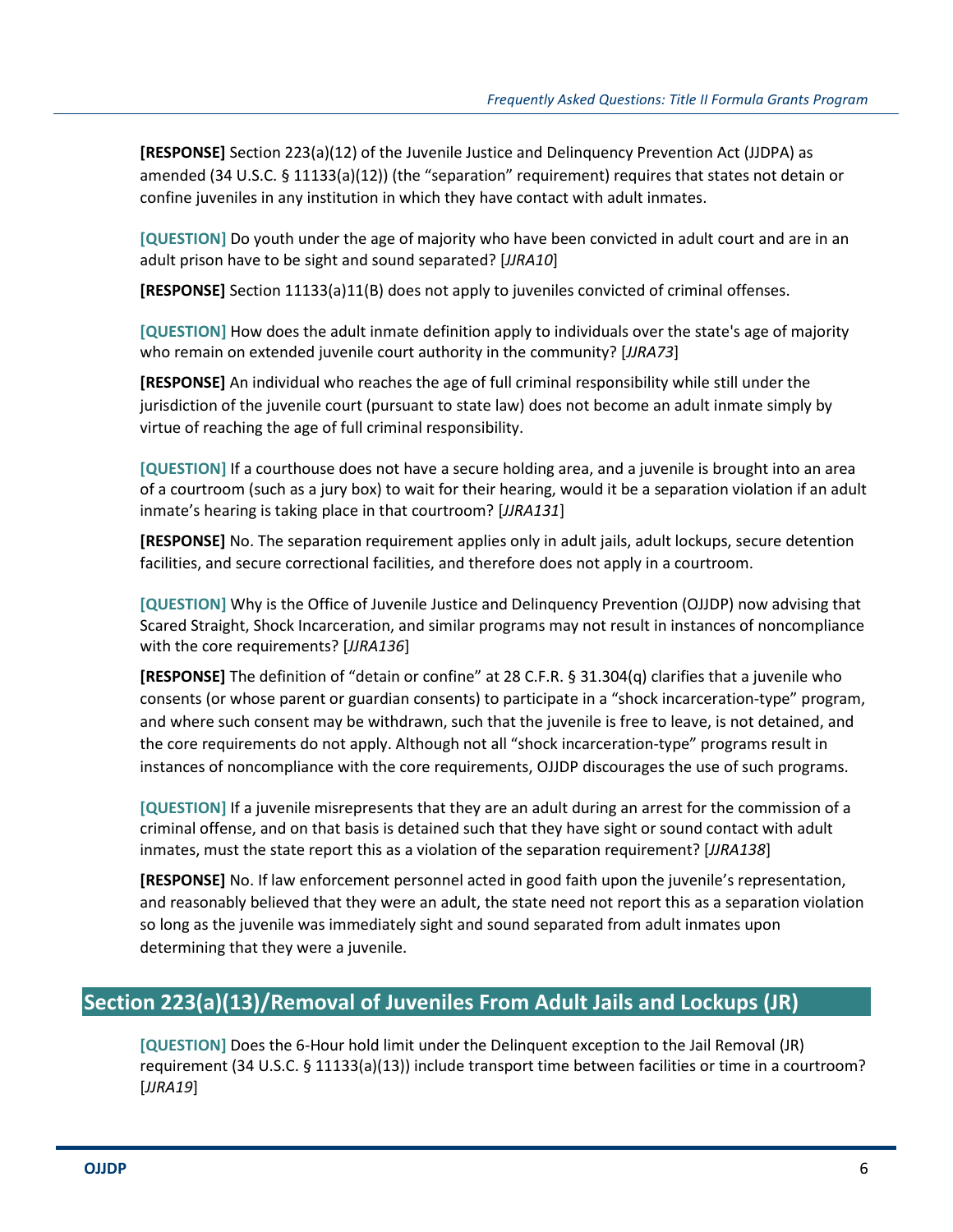**[RESPONSE]** The 6-hour rule does not include transport time. The time clock begins once the juvenile is secured in the holding cell within the court facility. Once the juvenile is taken out of the cell to go before the judge, the clock stops. If the juvenile is placed back into the cell after the hearing, then the clock resumes, and the total time allotted is not to exceed 6 hours or a violation will occur.

**[QUESTION]** Is detention of status offenders awaiting a court appearance in court holding facilities considered a violation of the jail removal requirement? [*JJRA121*]

**[RESPONSE]** If a status offender is detained in a court holding facility that falls within the definition of a "jail or lockup for adults," and none of the exceptions at 34 U.S.C. § 11133(a)(13) apply, this results in a violation of the jail removal requirement. In addition, instances of non-compliance with the separation requirement occur if the status offender has sight or sound contact with an adult inmate.

**[QUESTION]** Does the jail removal requirement apply when juveniles are being transported from one place to another? [*JJRA122*]

**[RESPONSE]** No. The jail removal requirement applies only when a juvenile is in a jail or lockup for adults. It does not apply while a juvenile is being transported—i.e., is in a vehicle. If, however, the juvenile is detained or confined in a jail or lockup for adults prior to or following transport, the jail removal requirement applies during the time the juvenile is in the jail or lockup. If a juvenile is detained or confined in a secure facility in which they have contact with an adult inmate, prior to or following transport, it will result in an instance of non-compliance with the separation requirement.

**[QUESTION]** If a law enforcement facility has an unlocked multi-purpose area that is not secure, would the detention of a juvenile in that area be considered a violation of any of the core requirements? [*JJRA123*]

**[RESPONSE]** No. If a juvenile is detained in a non-secure area of a building that is separate from a jail or lockup for adults, this would not result in a core requirement violation. An instance of non-compliance with the separation requirement can occur only when a juvenile is detained within a secure facility such that the juvenile has contact with adult inmates.

**[QUESTION]** Will an accused status offender detained in an adult jail or lockup be counted as a Deinstitutionalization of Status Offenders (DSO) violation in addition to a jail removal violation? [*JJRA124*]

**[RESPONSE]** Yes. If an accused status offender is detained within an adult jail or lockup that also meets the definition of a secure detention or secure correctional facility, it is a violation of the DSO requirement as well as the jail removal requirement. If the status offender has sight or sound contact with an adult inmate, it is also a violation of the separation requirement.

**[QUESTION]** If a juvenile is detained in the lobby or other non-secure area of a law enforcement facility, does the jail removal requirement apply? [*JJRA125*]

**[RESPONSE]** No. The jail removal requirement applies only in an adult jail or lockup defined, in part, as a "secure facility." Thus, if a juvenile is detained or confined within a non-secure area of a facility that is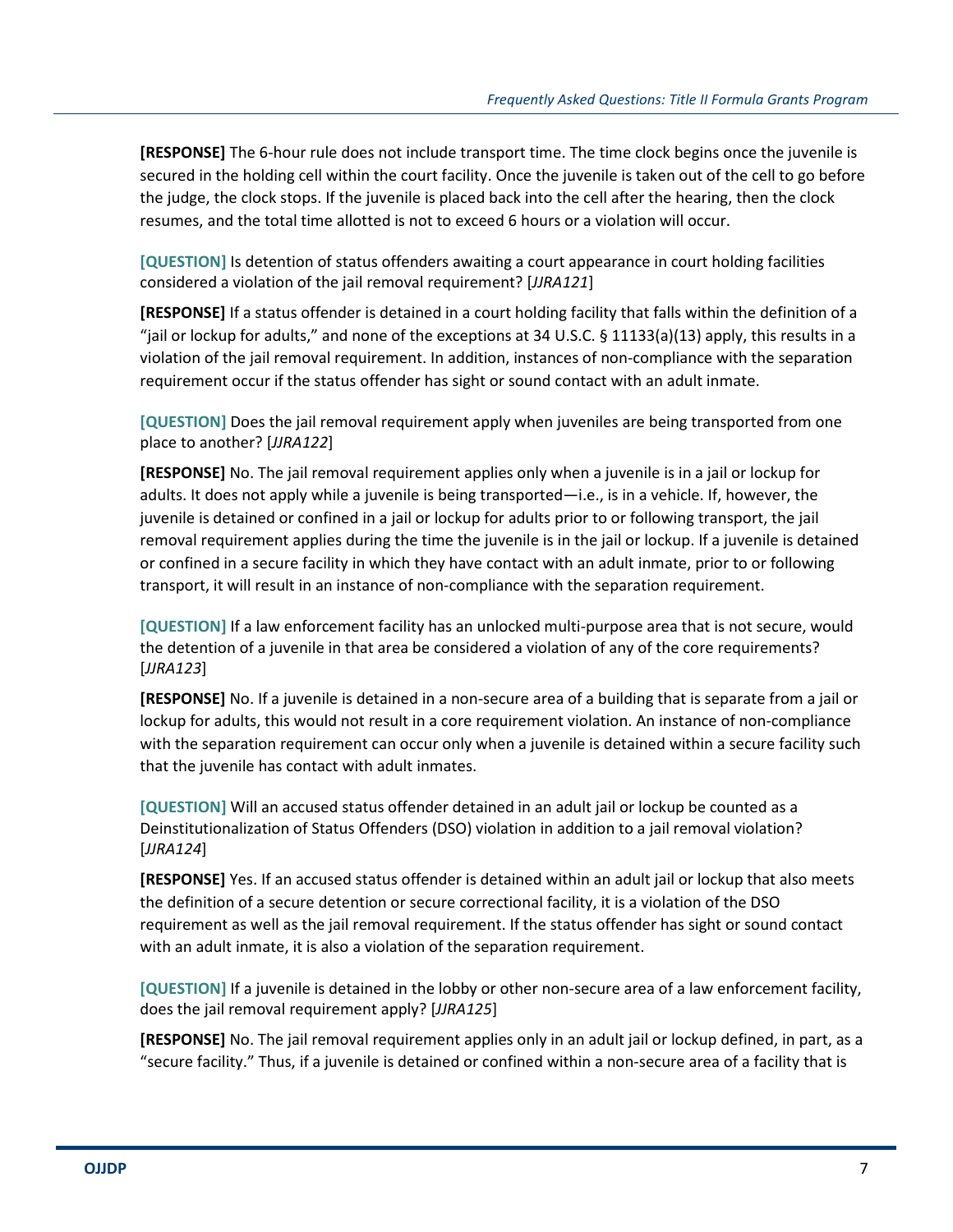not part of a jail or lockup, there can be no instance of non-compliance with the jail removal requirement.

**[QUESTION]** If a juvenile is brought to an unlocked law enforcement facility without secure holding capabilities (e.g., cells, cuffing rings, cuffing rails) would this be an instance of non-compliance with the jail removal requirement? [*JJRA126*]

**[RESPONSE]** No. The jail removal requirement applies only in a facility that meets the definition of an adult jail or lockup, defined, in part, as a "secure facility." If a juvenile is detained within a non-secure facility, they are not within a jail or lockup for adults.

**[QUESTION]** If a parent or legal guardian files a missing person's report, does this constitute implied consent for law enforcement to hold a juvenile? [*JJRA127*]

**[RESPONSE]** If a juvenile is held solely for the purpose of returning the juvenile to his parent(s) or guardian(s), the juvenile is not detained, within the meaning of the term "detain or confine."

**[QUESTION]** If a juvenile is held in protective custody in a non-secure area of a jail or lockup pending return to a parent or guardian or while awaiting transfer to a child welfare or social service agency, is it a jail removal violation if they are held for more than 6 hours? [*JJRA135*]

**[RESPONSE]** No, if a juvenile is being held solely pending return to a parent or guardian or while awaiting transfer to a child welfare or social service agency, they are not detained within the meaning of the definition at 28 C.F.R. 31.304(q), and the core requirements do not apply.

**[QUESTION]** Can law enforcement question a victim of human trafficking who is being held non-securely while awaiting transfer of custody to a parent or to a social services agency without it resulting in an instance of noncompliance with the jail removal requirement? [*JJRA140*]

**[RESPONSE]** If law enforcement is holding a juvenile who is not accused of a delinquent offense, solely for the purpose of returning him to the juvenile's parent or guardian or pending transfer to the custody of a child welfare or social services agency, the core requirements do not apply.

**[QUESTION]** Does the 6-hour exception apply in non-secure facilities? [*JJRA143*]

**[RESPONSE]** No. The "6-hour exception" applies only in jails and lockups for adults, which, by definition, are "secure" facilities.

**[QUESTION]** If a juvenile is held in a non-secure area of the court holding facility (lobby, unlocked room, no benches or cuffing rails, no design fixtures meant to restrict movement) must the area be monitored for jail removal violations? [*JJRA88*]

**[RESPONSE]** A non-secure area within a building that contains a court holding facility (jail/lockup) need not be classified as part of the jail/lockup, and that area need not be monitored for jail removal (or separation) violations.

**[QUESTION]** If a juvenile has a hearing scheduled in the morning but the case is continued, and they are taken out of the court holding facility for lunch, does the 6-hour clock restart when they are returned to the court holding facility after lunch? [*JJRA92*]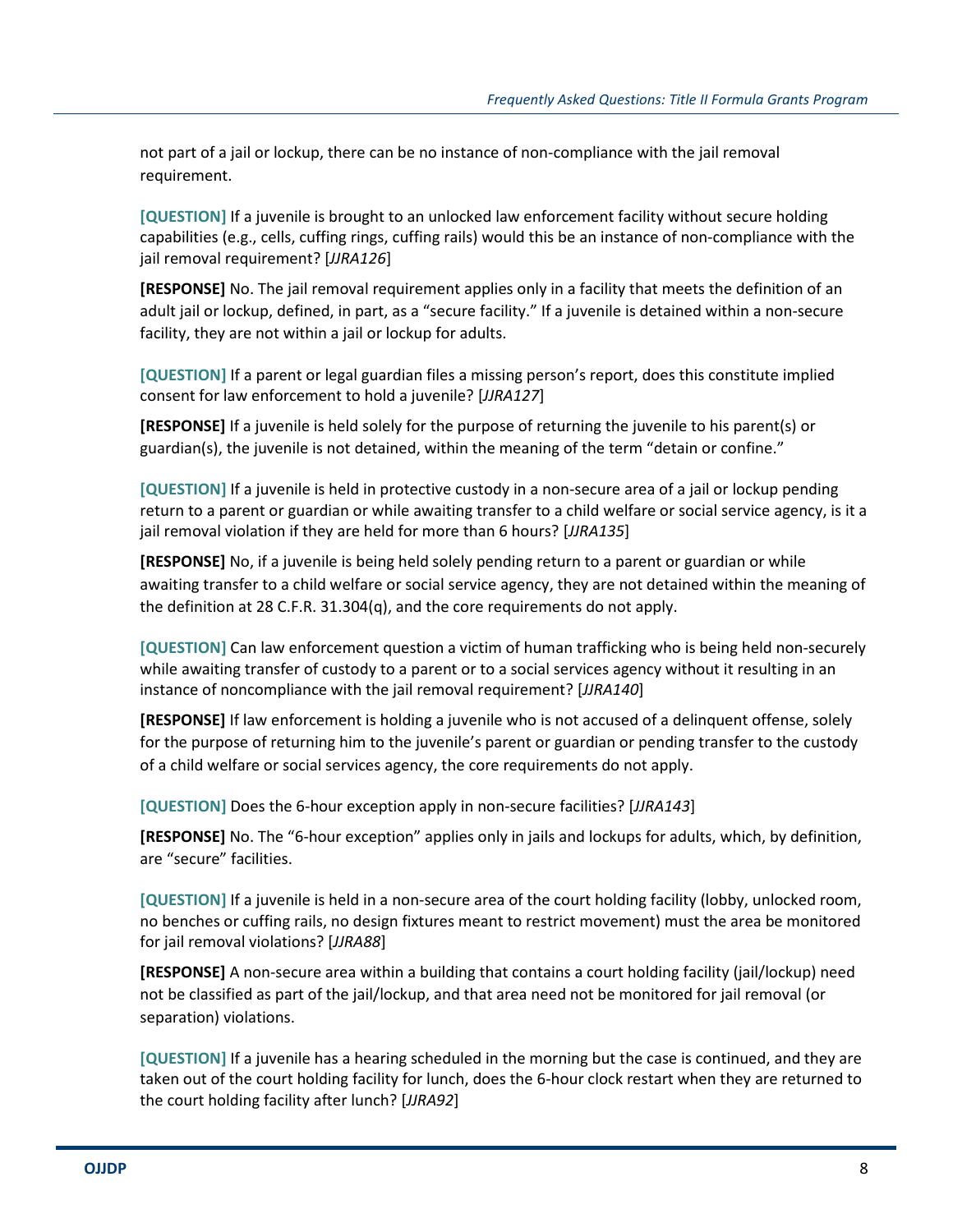**[RESPONSE]** The time that a juvenile is detained in a court holding facility, for a court appearance prior to and after lunch, must be counted cumulatively, rather than as two separate time periods. For instance, if the juvenile is detained for 4 hours prior to being taken out of the facility for lunch, they may be detained in the facility after lunch for no more than an additional 2 hours. Once a juvenile is adjudicated as delinquent, however, they may not be detained for any length of time in the court holding facility (a jail or lockup for adults).

**[QUESTION]** If adjudicated juveniles cannot be placed in secure detention, does this mean that a juvenile who has been adjudicated as delinquent and is awaiting transport to a juvenile detention center may not enter the secure portion of the courthouse? [*JJRA93*]

**[RESPONSE]** Juveniles adjudicated delinquent may be placed in secure detention, as long as it is not in an adult facility and they do not have contact with adult inmates. Such juveniles may be detained in a juvenile lockup—i.e., an area that is sight and sound separated from areas where adult inmates are detained.

**[QUESTION]** Can juveniles who have been adjudicated delinquent be detained in a court holding facility pending transfer to a secure juvenile facility? [*JJRA83*]

**[RESPONSE]** Once a juvenile has been adjudicated delinquent they may not be detained in an adult jail or lockup (which includes a court holding facility) for any length of time without it resulting in a jail removal violation.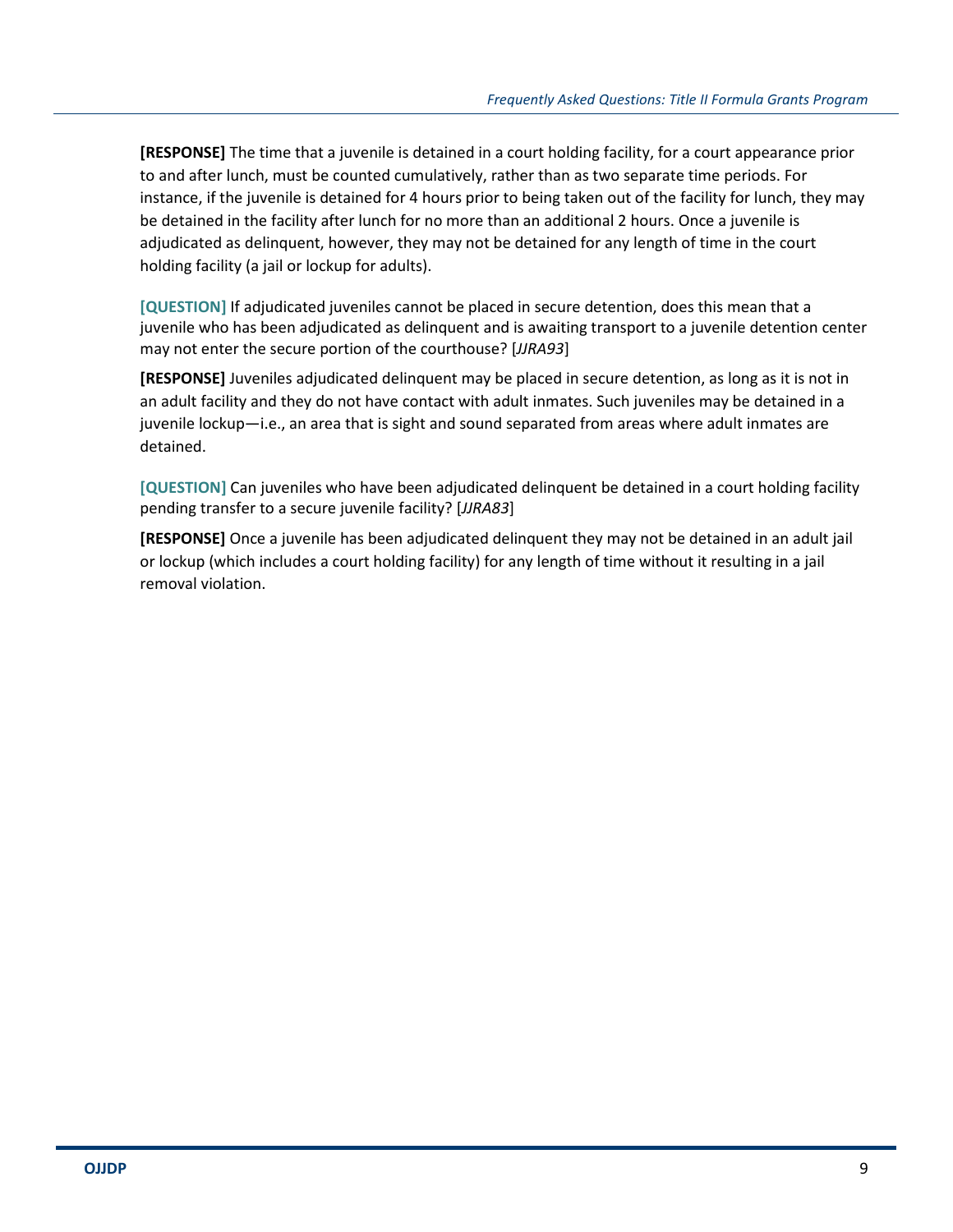### **ELEMENTS OF AN EFFECTIVE SYSTEM FOR MONITORING**

#### **Policies and Procedures**

#### *Annotated Manual for Monitoring Core Requirements of the Title II Formula Grants Program*

**[QUESTION]** What is the plan for states that choose not to resubmit? Will this mean they are opting to forego their Title II funds? [*JJRA106]*

**[RESPONSE]** For a state that chooses not to resubmit a revised compliance-monitoring manual, the Office of Juvenile Justice and Delinquency Prevention (OJJDP) will review the manual the state submitted in July 2021, to determine whether the state has provided for an effective system of monitoring and is otherwise eligible for a fiscal year (FY) 2021 Formula Grants Program award.

**[QUESTION]** Does the template need to be followed directly (i.e., same formatting and ordering of material), or can states enter the text from the template into their existing manuals? *[JJRA107]*

**[RESPONSE]** States are not required to follow the format, or the order in which material is presented, in the annotated manual provided by the Office of Juvenile Justice and Delinquency Prevention (OJJDP). States must ensure all identified elements of the annotated manual are included.

**[QUESTION]** What will be the process for submitting revised manuals? Will they be uploaded to JustGrants? Will a change request be sent to states? Is this a Grant Adjustment Notice (GAN)? [*JJRA108*]

**[RESPONSE]** States must submit their revised manuals directly to the Office of Juvenile Justice and Delinquency Prevention (OJJDPP) via email at OJJDPSRAD@ojp.usdoj.gov. The subject line should read "[State] FY21 Compliance Monitoring Manual."

**[QUESTION]** What if a state does not have the Juvenile Justice and Delinquency Prevention Act (JJDPA) as amended codified in state law? A policy manual does not seem to be a strong enough assurance to the Office of Juvenile Justice and Delinquency Prevention (OJJDP). [*JJRA109]*

**[RESPONSE]** A state need not have the provisions of the Juvenile Justice and Delinquency Prevention Act (JJDPA) as amended codified in state law. The state's compliance monitoring manual must describe the policies and procedures the state has in place to satisfy the elements of an effective system of monitoring.

**[QUESTION]** States can point out problems or conflicts with their state law and the Juvenile Justice and Delinquency Prevention Act (JJDPA) as amended. Will doing so mean states are out of compliance and therefore not awarded their fiscal year (FY) 2021 award? [*JJRA110]*

**[RESPONSE]** States will not be out of compliance solely on the basis of a state law that conflicts with the core requirements. Determinations of compliance and noncompliance with the core requirements at 34 U.S.C. § 11133(a)(11), (12), and (13) are made based on the number and rate of violations of those core requirements that a state reports during the relevant compliance reporting period.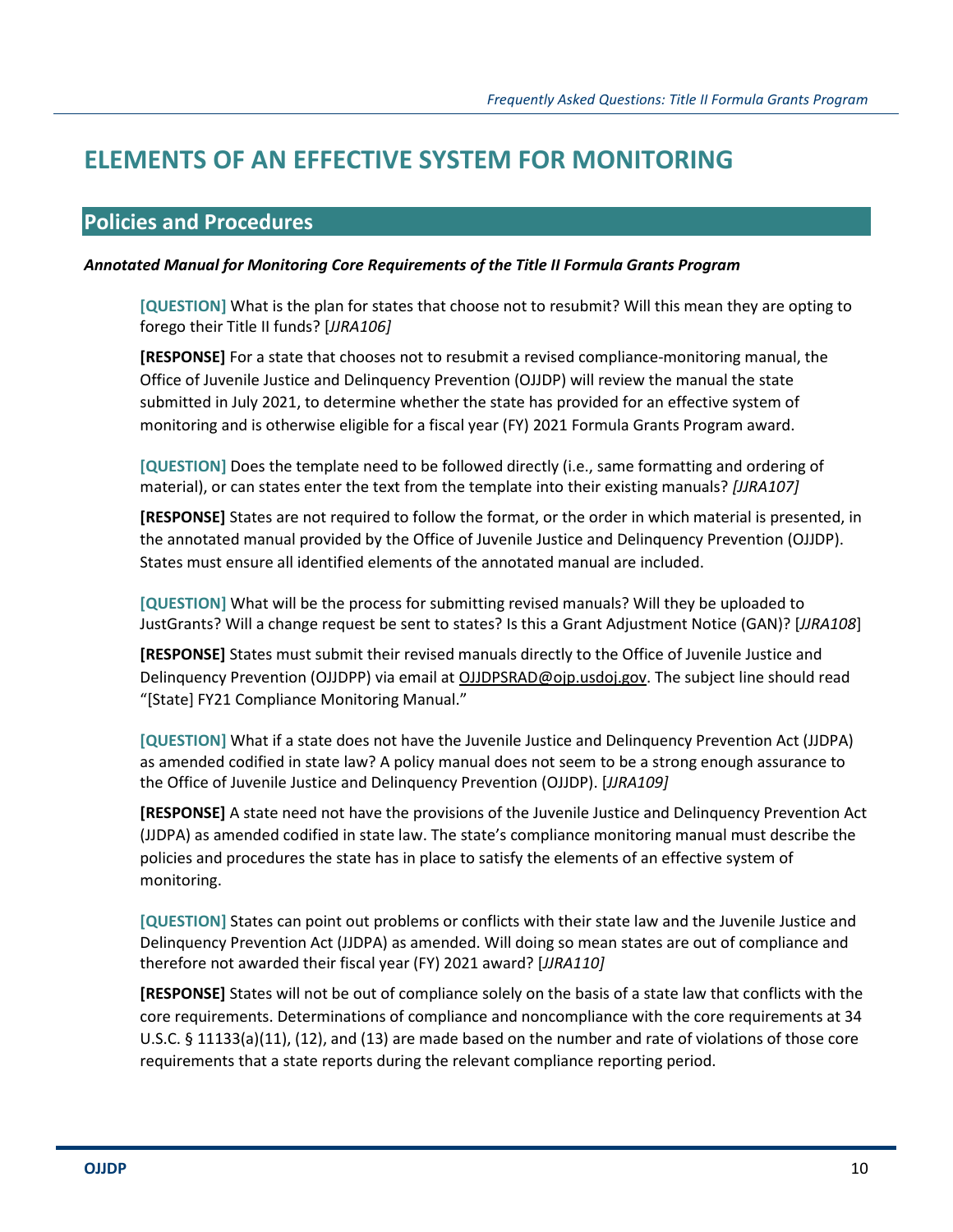**[QUESTION]** What happens if the manual is not approved in its entirety, possibly sections of the manual are satisfactory, but some areas do not meet requirements? Will states have an opportunity to resubmit? [*JJRA113]*

**[RESPONSE]** There will be a change request process to allow states the opportunity to correct their deficiencies.

**[QUESTION]** Will states be informed before they resubmit their manual about specific problems with their individual manuals that will need to be fixed? [*JJRA114]*

**[RESPONSE]** States may work with the Center for Coordinated Assistance to States (CCAS), the Office of Juvenile Justice and Delinquency Prevention's (OJJDP's) Title II Training and Technical Assistance Provider (TTAP), for individualized assistance prior to submitting their compliance manuals to OJJDP.

**[QUESTION]** If states complete their revised manuals early, could their State Relations and Assistance Division (SRAD) program manager review and give feedback before the final submission? [*JJRA194]*

**[RESPONSE]** Staff are not positioned to give a greenlight in a pre-review but can try to ensure states have their questions answered about whether they understand the requirements. The Center for Coordinated Assistance to States (CCAS) can help probe and provide more in-depth training and technical assistance (TTA).

**[QUESTION]** If a state's compliance manual is turned in before the June deadline, will the Office of Juvenile Justice and Delinquency Prevention (OJJDP) release the funds once the manual is approved, or will the funds be released after June? [*JJRA192]*

**[RESPONSE]** The whole determination process will need to take place. The determination does not rely on just the manual.

**[QUESTION]** What is the timeline for the Office of Juvenile Justice and Delinquency Prevention's (OJJDP's) review of the revised manual once submitted by a state? [*JJRA193*]

**[RESPONSE]** OJJDP will review revised manuals as expeditiously as possible.

**[QUESTION]** How much information/documentation is the Office of Juvenile Justice and Delinquency Prevention (OJJDP) hoping to see for each of these elements? [*JJRA199*]

**[RESPONSE]** There is no specific amount of information that states are required to provide for each element. What is required is that states describe their policies and procedures for addressing each element of an effective system of monitoring.

**[QUESTION]** Is it best practice to use the federal regulations if your state does not address requirements asked for in the annotated manual? [*JJRA202*]

**[RESPONSE]** The Formula Grants Program implementing regulation at 28 C.F.R. Part 31, subpart A (https://www.ecfr.gov/current/title-28/chapter-I/part-31/subpart-A), enumerates requirements that are not merely "best practice." Each state must address in its compliance monitoring manual all of the elements of an effective system of monitoring for compliance with the core requirements, as set forth in the regulation and the Title II solicitation for any particular fiscal year.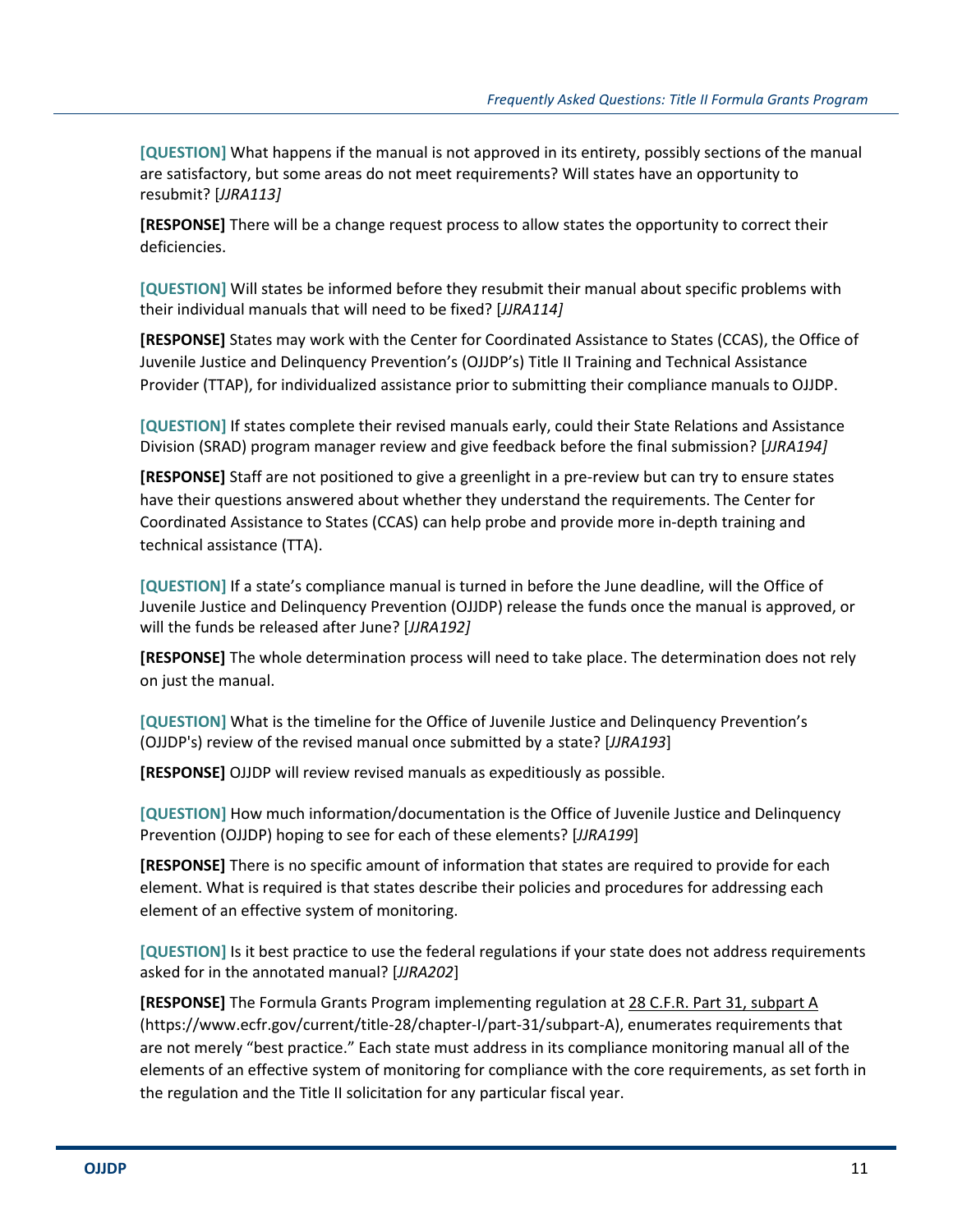#### **Violation Procedures**

**[QUESTION]** If a juvenile accused of a delinquent offense is detained in a court holding facility prior to trial and is then detained in the court holding facility after being adjudicated, are these separate incidents? [*JJRA84*]

**[RESPONSE]** Yes. If a juvenile accused of a delinquent offense is detained in an adult jail or lockup, other than according to one of the exceptions at 34 U.S.C. 11133(a)(13), this is a jail removal violation. If the same juvenile is then adjudicated as delinquent and is detained in the jail or lockup for adults, this must be counted as an additional violation.

**[QUESTION]** Is isolation a violation of the Juvenile Justice Reform Act (JJRA)? [*JJRA24*]

**[RESPONSE]** No. Isolation is not a violation under the Juvenile Justice Reform Act (JJRA).

#### **Adherence to Federal Definitions**

**[QUESTION]** Does the definition of "detain or confine" change states' ability to temporarily detain juveniles in an adult jail or lockup for processing? [JJRA117]

**[RESPONSE]** No. A juvenile accused of a non-status (delinquent) offense may be detained in a jail or lockup for adults for up to 6 hours during processing, and in other limited circumstances described in the Juvenile Justice and Delinquency Prevention Act (JJDPA) as amended. The 6-hour clock would start as soon as the juvenile was first detained, i.e., not free to leave the jail. Any instance in which an accused delinquent offender is detained other than pursuant to the exceptions described in the jail removal requirement, however, or in which an adjudicated delinquent offender, a status offender, or a non-offender is detained in an adult jail or lockup for any length of time would result in an instance of non-compliance with the jail removal requirement.

**[QUESTION]** Under the definition of "detain or confine" can juveniles who are runaways, abandoned, endangered due to mental illness, homelessness, or drug addiction, or are victims of sex trafficking or other crimes, be held for an indefinite period of time, as long as they are held solely for the purpose of returning them to their parent or guardian or pending their transfer to the custody of a child welfare or social service agency? [*JJRA*139]

**[RESPONSE]** Although under the current regulatory definition of "detain or confine" there is no limit on how long a state may hold a juvenile who is being held while awaiting reunification with a parent or guardian or pending transfer to the custody of a child welfare or social service agency, the Office of Juvenile Justice and Delinquency Prevention (OJJDP) expects that states will ensure that juveniles not be held in a secure facility any longer than is absolutely necessary.

**[QUESTION]** Is there a list of definitions that were changed so states and territories can update definition lists within their manuals? [JJRA167]

**[RESPONSE]** All definitions are in the annotated manual (https://ojjdp.ojp.gov/compliance-monitoringmanual).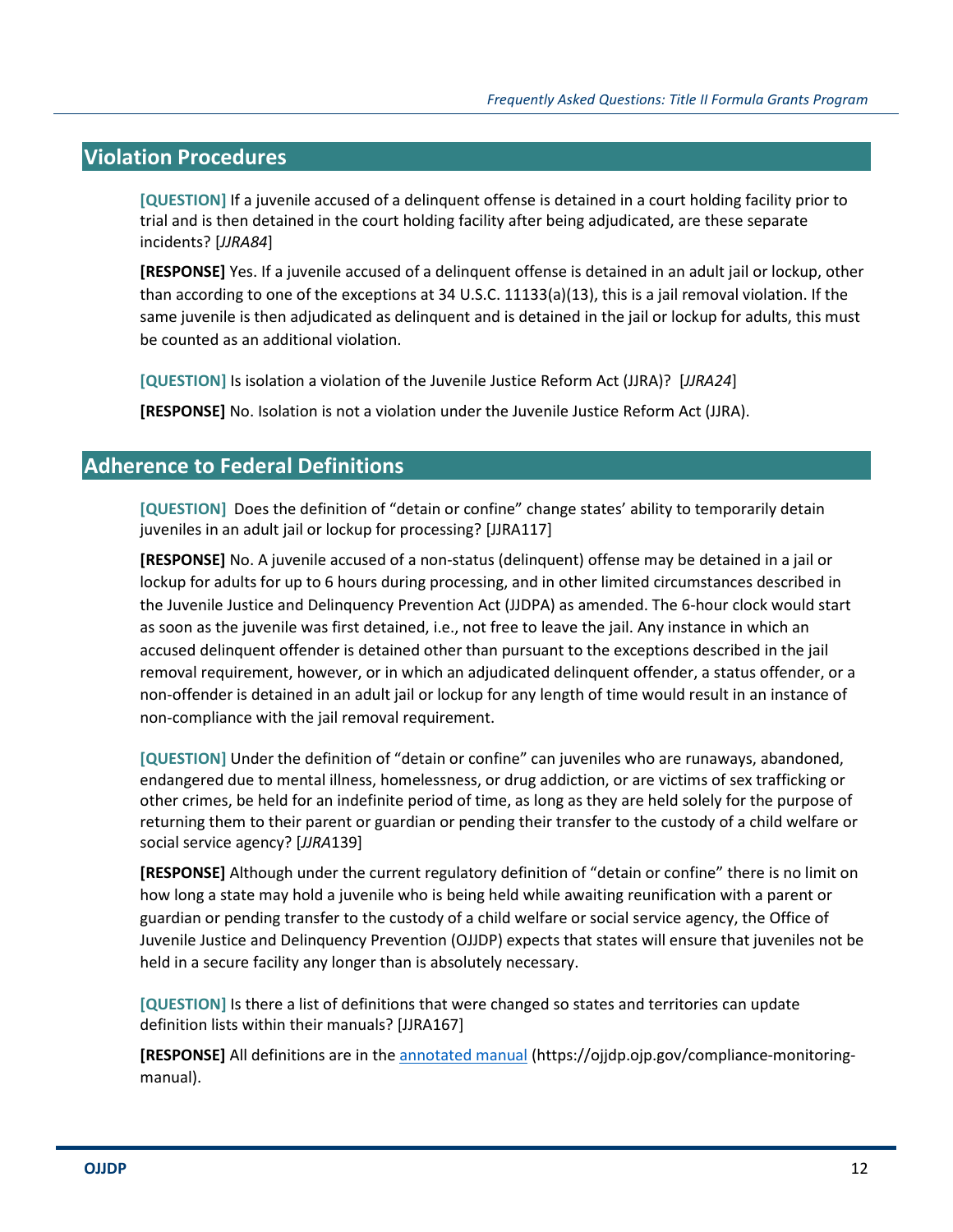**[QUESTION]** Does the Juvenile Justice and Delinquency Prevention Act (JJDPA) as amended specifically define what is considered rural? [*JJRA105*]

**[RESPONSE]** No. However, for compliance purposes, rural is defined as an area that is outside a metropolitan statistical area (34 U.S.C. § 11103(43)), as defined by the Office of Management and Budget (https://www.whitehouse.gov/omb/information-for-agencies/bulletins/).

**[QUESTION]** If a state's codified laws are different from the Office of Juvenile Justice and Delinquency Prevention (OJJDP) policies/procedures, which one do we follow? [*JJRA213]*

**[RESPONSE]** For the purposes of monitoring compliance with the core requirements of the Formula Grants Program under Title II of the Juvenile Justice and Delinquency Prevention Act (JJDPA), states must adhere to the provisions of the JJDPA (including the definitions provided therein). A state's law may offer greater protections to juveniles, so long as the state provides for an effective system of monitoring for compliance with the core requirements.

#### **Identification of the Monitoring Universe**

**[QUESTION]** In the Juvenile Justice and Delinquency Prevention Act (JJDPA) as amended "facility" is defined as a "building or set of buildings which is used for the lawful custody and treatment of juveniles." If a facility prohibits the detainment of juveniles by policy, does it have to be included in the monitoring universe? [*JJRA23*]

**[RESPONSE]** Every secure detention or correctional facility and every adult jail or lockup must be included in the monitoring universe.

#### **Classification of Facilities in the Monitoring Universe**

**[QUESTION]** Will the Office of Juvenile Justice and Delinquency Prevention (OJJDP) propose a change to the Formula Grants Program regulation to include a definition of "court holding facility," allowing public notice and comment? [*JJRA86*]

**[RESPONSE]** The Juvenile Justice Reform Act amended the definition of "jail or lockup for adults" in the Juvenile Justice and Delinquency Prevention Act (at 34 U.S.C. § 11103(22)) such that the plain meaning of the statutory term includes court holding facilities. Thus, there is no need, or authority, to include a definition of "court holding facility" in the Formula Grants Program regulation.

**[QUESTION]** If a court processes juvenile and adult dockets within the same facility but on separate days, can the facility be classified both as a secure juvenile-only facility and an adult lockup? [*JJRA87*]

**[RESPONSE]** A facility may be classified as one type of facility at certain times (such as a secure detention facility for juveniles) and as another type of facility at other times (such as a jail or lockup for adults, or a secure detention facility for adults) so long as there is a formal written policy detailing how/on what days it functions as each type of facility, and as long as there is no overlap.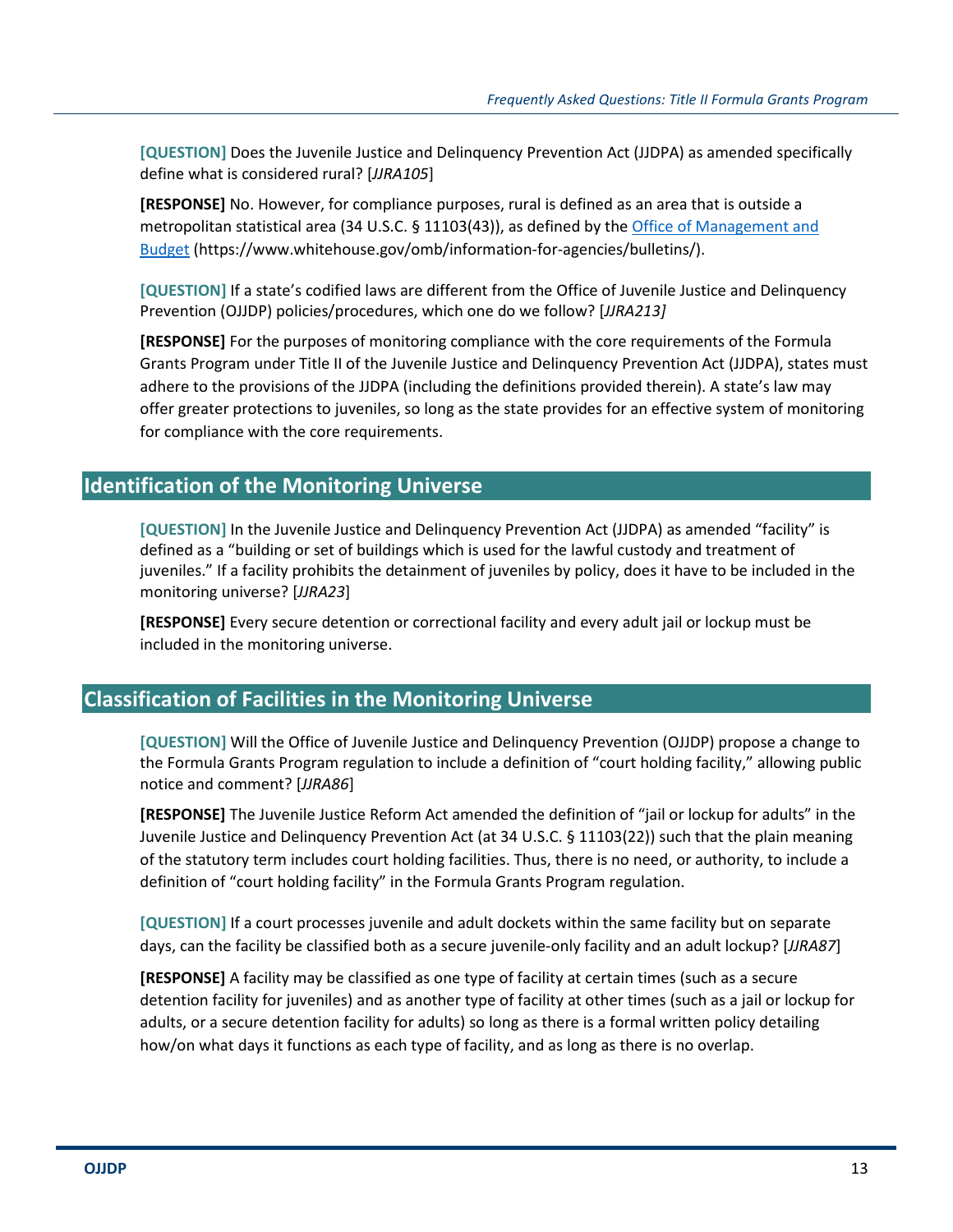**[QUESTION]** Will temporary holding rooms (secure rooms adjacent to the courtroom) be considered secure holding for the purposes of the jail removal requirement and be required to report? [*JJRA85*]

**[RESPONSE]** If the temporary holding rooms adjacent to the courtroom are secure, and are used to detain adult inmates, they are part of the adult jail/lockup, and must be monitored for jail removal violations.

**[QUESTION]** Is there an operational definition for rural jurisdiction? [*JJRA105*]

**[RESPONSE]** Rural means an area that is outside a metropolitan statistical area (34 U.S.C. § 11103(43)), as defined by the Office of Management and Budget (https://www.whitehouse.gov/omb/informationfor-agencies/bulletins/).

**[QUESTION]** In regard to the monitoring universe, could you explain the extent to which social services agencies should be included? [*JJRA20*]

**[RESPONSE]** The monitoring universe is to include all detention and correctional facilities and all adult jails and lock ups.

**[QUESTION]** For juvenile court holding facilities (CHFs) that only detain juveniles and not adults due to building design or time phasing, do these facilities come under the jail removal core requirement and require that detention data and logs be maintained? [*JJRA71*]

**[RESPONSE]** A court holding facility that through building design detains only juveniles, does not fall under the definition of a "jail or lockup for adults." A court holding facility in which, through timephasing, juveniles are detained on different days and/or at different times than adult inmates, does not fall under the definition of a "jail or lockup for adults" on those days or at those times when no adults are detained in the facility.

**[QUESTION]** Is the facility classification "institution" still being used? [*JJRA77*]

**[RESPONSE]** "Institution" is a broad term that encompasses all of the above-mentioned specific secure facility types that must be used for classification purposes. Facilities in the monitoring universe must be classified as one of the following: adult jail, adult lockup, secure detention facility, or secure correctional facility.

**[QUESTION]** Do states need to update their monitoring universe to incorporate court holding facilities (CHFs) into either jails or lockups for adults? [*JJRA112*]

**[RESPONSE]** Court holding facilities that are used to detain adults must be included in a state's monitoring universe in the category of adult jails or lockups.

**[QUESTION]** If a facility has a 30-second delayed egress door, is that considered a secure or non-secure facility? [*JJRA118*]

**[RESPONSE]** If a facility has delayed egress doors that allow individuals to leave the facility, it is not a secure facility.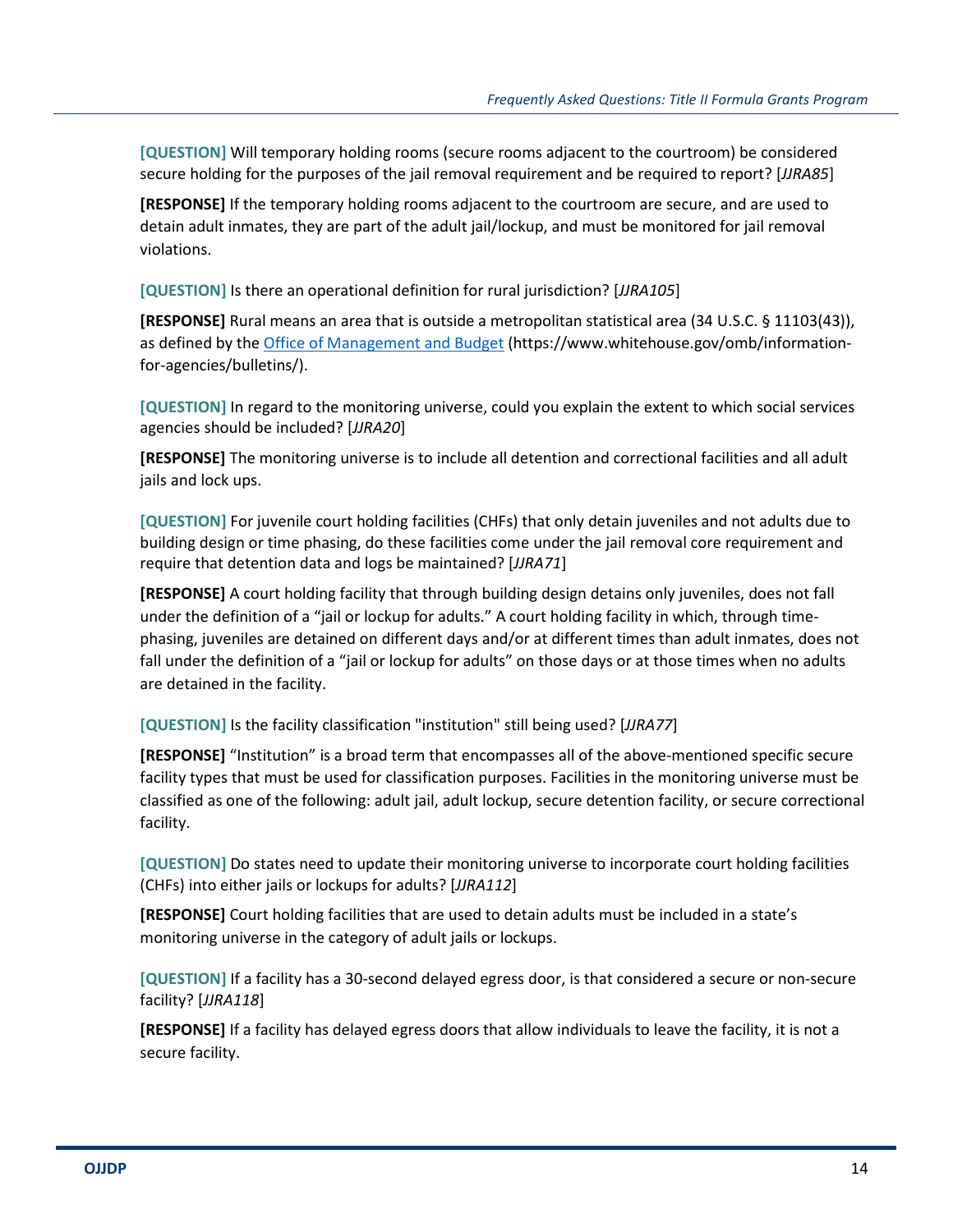**[QUESTION]** If a police department or sheriff's department is entirely non-secure, and has no construction fixtures designed to physically restrict the movements and activities of individuals (e.g., cells, cuffing rails or benches), is that facility considered an adult jail or adult lockup? [*JJRA119]*

**[RESPONSE]** No. The definition of "jail or lockup for adults" at 34 U.S.C. § 11103(22) includes only secure facilities used by a state, unit of local government, or any law enforcement authority, and would not include a non-secure facility.

**[QUESTION]** When a building contains a jail and a non-secure administrative area, and juveniles are detained only in the administrative (non-secure) side of the building, must the facility maintain a log of the juvenile's time in the non-secure area? [*JJRA129*]

**[RESPONSE]** No. If juveniles are detained only in a non-secure area of a facility, the core requirements do not apply, and there is no need to maintain logs on juveniles held there.

**[QUESTION]** If a police department consists primarily of an open patrol room area with a cuffing bench and two offices that do not lock from the outside, would this be considered a secure facility such that juvenile holding logs must be kept? [*JJRA130*]

**[RESPONSE]** The area with a cuffing bench constitutes part of a secure facility and the facility must maintain logs for juveniles detained there. If juveniles are brought directly to the offices that do not lock, and which are not within a facility with a secure perimeter, they may be considered non-secure, and the facility need not keep logs on juveniles detained there.

**[QUESTION]** How should states address facilities that have capabilities to securely hold juveniles, but by their facility/organization procedures, never hold juveniles securely (i.e., juveniles are accompanied by a police officer in a non-secure space)? [*JJRA168*]

**[RESPONSE]** Being that this is a secure facility in your monitoring universe, you are still required to submit data. However, the facility administrator can submit a letter verifying that no juveniles were held during the last reporting period.

**[QUESTION]** Since adult prisons are required to listed on the monitoring universe what if any of the four categories do, they fall under Secure correctional facilities? [*JJRA184*]

**[RESPONSE]** Prisons are secure correctional facilities.

**[QUESTION]** Are prisons included in the secure facilities required to be in the monitoring universe? [*JJRA203*]

**[RESPONSE]** Yes. Prisons fall within the category of "secure correctional facility," defined at section 103(13) of the Juvenile Justice and Delinquency Prevention Act (JJDPA) (34 U.S.C. § 11103(13)) and must be included in a state's monitoring universe.

Do court holding facilities that have separate juvenile and adult holding areas have to follow the requirements applied to adult jails and lockups? How then should these holding areas be classified? [*JJRA212*]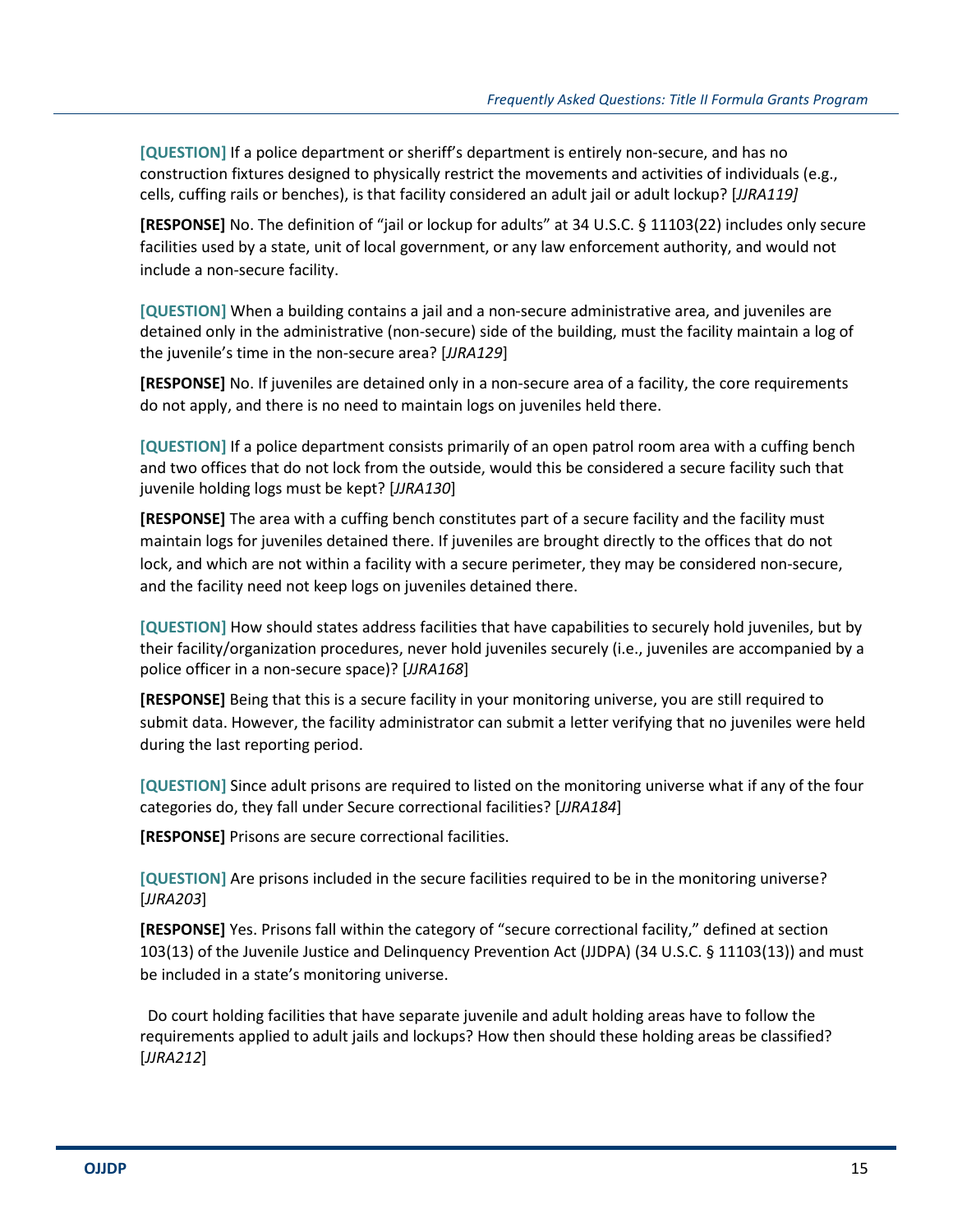**[RESPONSE]** The adult court holding facility must be monitored as an adult jail or lockup. A separate, nonresidential juvenile-only court holding facility does not fall into any of the four categories of facilities that a state is required to monitor under section 223(a)(14) (i.e., adult jails, adult lockups, secure detention facilities, and secure correctional facilities).

**[QUESTION]** Is time-phasing still a consideration for classifying court holding facilities (CHFs)? [*JJRA214*]

**[RESPONSE]** Time phasing may be used in a court holding facility in order to comply with the separation and jail removal requirements of the Formula Grants Program, so long as the facility provides to the state a clear, written policy and demonstrates that it adheres to the policy.

#### **Data Collection, Verification, and Analysis**

**[QUESTION]** Why are states required to collect data retroactively from all court holding facilities beginning October 1, 2020? [*JJRA91*]

**[RESPONSE]** The Juvenile Justice Reform Act (JJRA) amended the definition of "jail or lockup for adults" in December 2018, effective for awards made in fiscal year (FY) 2020, and subsequent years.

**[QUESTION]** Must states report violations in court holding facilities? [*JJRA134*]

**[RESPONSE]** Yes, states must report all violations of the core requirements that occur in court holding facilities that fall within the definition of jails and lockups for adults at 34 U.S.C. § 11103(22).

**[QUESTION]** Must states report on juvenile offenders detained for offenses related to the purchase, possession, or distribution of alcohol? [*JJRA133*]

**[RESPONSE]** Yes. Minor-in-possession of alcohol offenses are within the category of delinquent offenses and must be reported accordingly.

## **STATE ADVISORY GROUPS (SAGS)**

#### **State Advisory Group (SAG) Inquiry**

**[QUESTION]** Please clarify requirements for a youth member to be on the State Advisory Group (SAG). Do they have to be delinquent, or can they be a youth who is in foster care, or can they be a youth who has come in contact with the court system for a dependency issue, neglect issue, or status offenses? [*JJRA31*]

**[RESPONSE]** The Juvenile Justice Reform Act (JJRA) specifies that each State Advisory Group (SAG) must contain at least three youth who have had contact with the juvenile justice system. The act also allows for parents of said youth to serve on the SAG in this capacity.

**[QUESTION]** Is there a way for what the Federal Advisory Committee for Juvenile Justice (FACJJ) is working on to be disseminated to the State Advisory Groups (SAGs)? [*JJRA32*]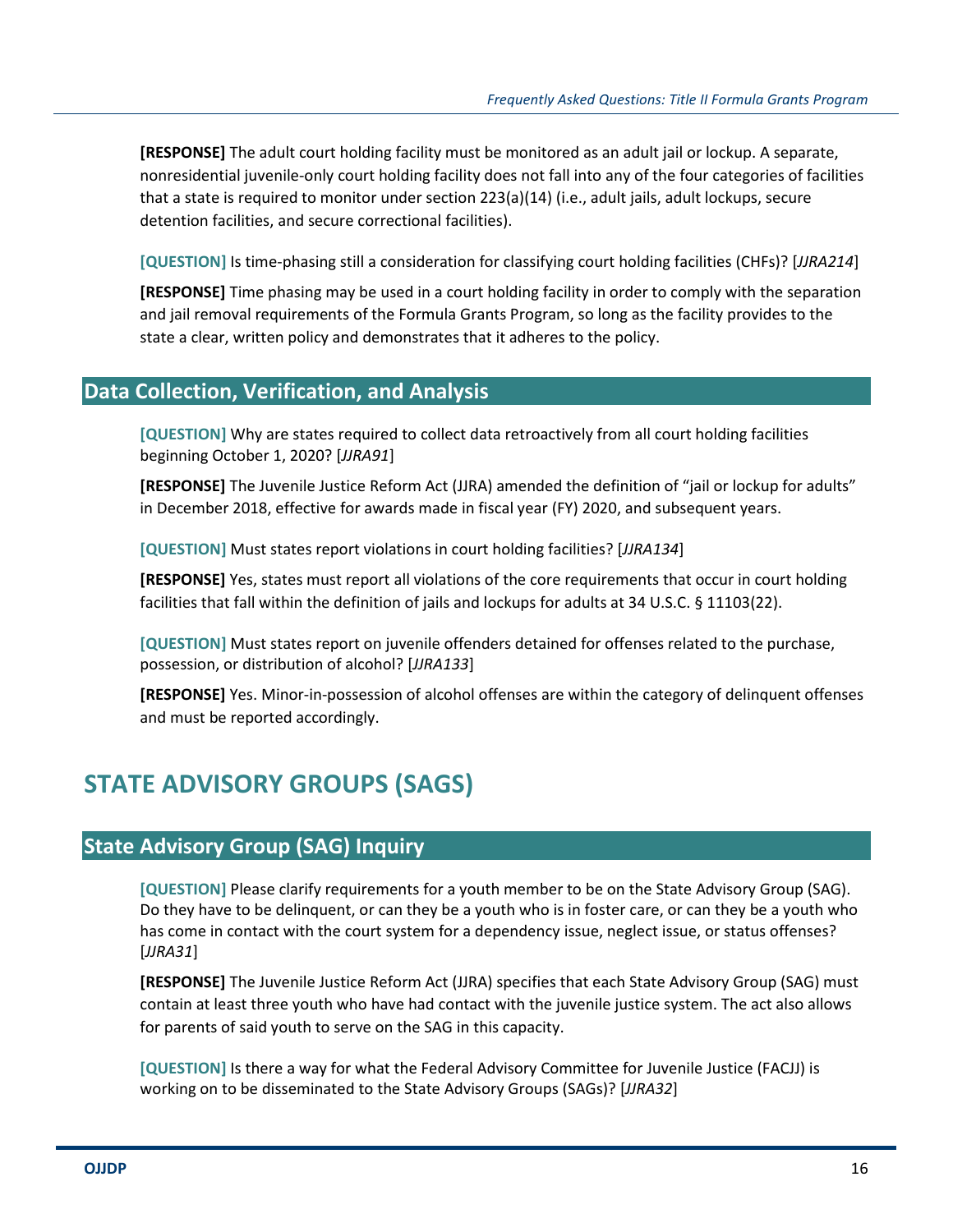**[RESPONSE]** All Federal Advisory Committee for Juvenile Justice (FACJJ) information has been disseminated and is available for review on the FACJJ website (https://facjj.ojp.gov/).

### **LEGISLATION/SOLICITATION**

#### **Title II Formula Grants Program Solicitation and Management**

**[QUESTION]** What is the timeline for getting funds out to states? Several states have limited funding available from previous awards for staffing and programs. [*JJRA116*]

**[RESPONSE]** Once the manuals have been reviewed, determinations have been made, funding will be released. Your program manager will keep you updated on the process.

**[QUESTION]** Is OJJDP going to look at additional assistance in terms of the compliance standard? With 2 years of lower numbers (Covid related) and the new requirements there is some concern about state's going out of compliance. With 2 years of lower numbers, and presumably fewer violations, the compliance standards are expected to be lower. Now with new requirements, and the likelihood of additional violations, states may go out of compliance. [*JJRA241*]

**[RESPONSE]** We will be monitoring the data coming from states for this purpose.

#### **Elimination of Restraints for Pregnant Juveniles**

**[QUESTION]** Is the elimination of restraints on pregnant juveniles in section 223(a)(7)(B)(ix)(II) of the Juvenile Justice and Delinquency Prevention Act (JJDA) as amended applicable in secure settings only or does it apply also during transport? [*JJRA55*]

**[RESPONSE]** The JJDPA specifies elimination of restraints for pregnant juveniles in any secure setting. This would also extend to transportation to and from a secure location.

### **TRAINING AND TECHNICAL ASSISTANCE (TTA)**

#### **Training and Technical Assistance Inquiry**

**[QUESTION]** Does the Office of Juvenile Justice and Delinquency Prevention (OJJDP) have technical assistance funds available for regional training and resource sharing—for example, funds for travel and hotel rooms for perhaps an in-person 2-day meeting with peers? [*JJRA42*]

**[RESPONSE]** Technical and training assistance is available through the Center for Coordinated Assistance to States (CCAS). Reach out to them by email ccas@air.og.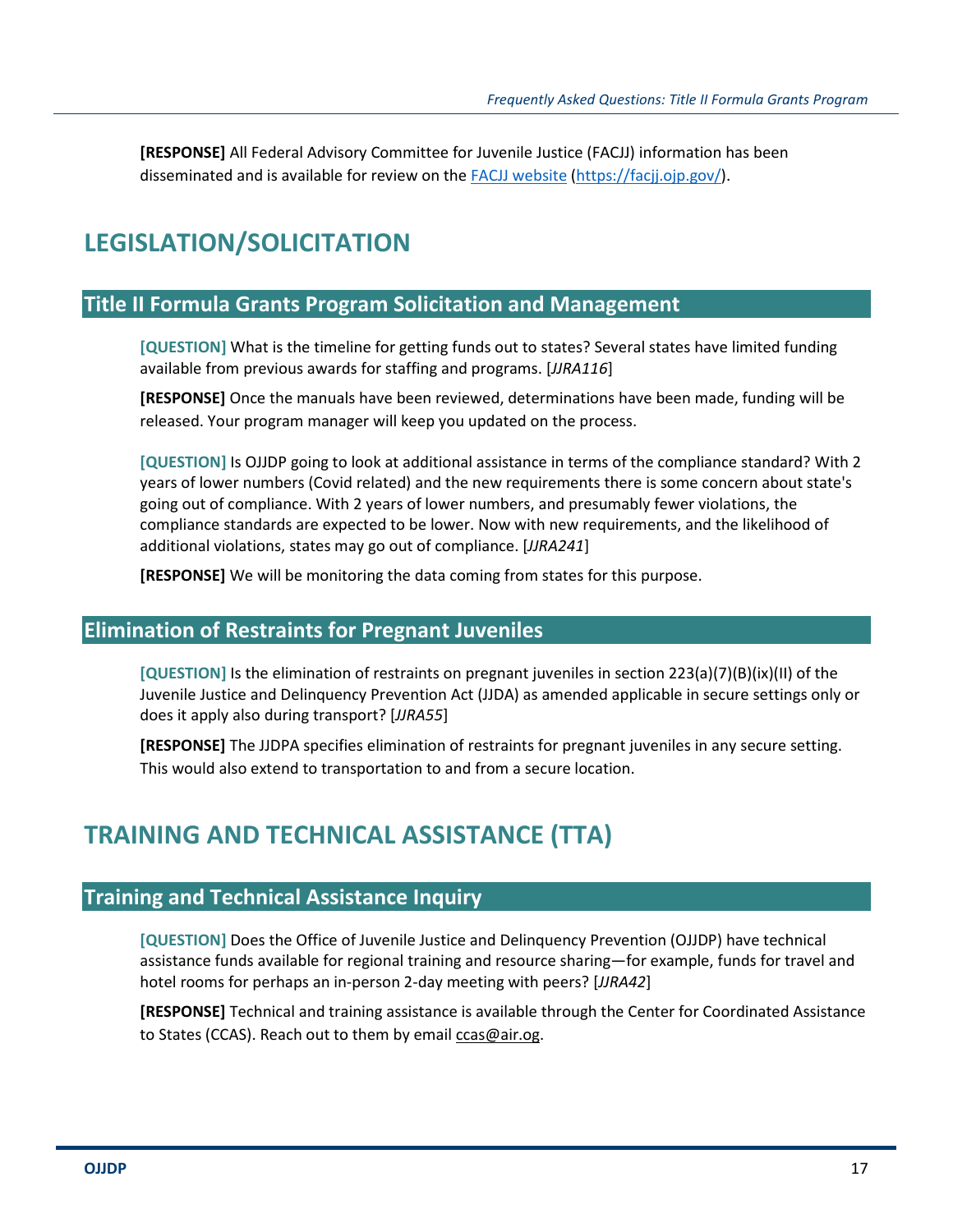**[QUESTION]** How best can data be displayed in ways that are easy to read and understand, not just for system actors but with the community? What are some tips and tricks for displaying information that makes it meaningful and easy to interpret? What handouts and informational materials have been successful and received good feedback or what presentation techniques have made good impressions on audiences? [*JJRA44*]

**[RESPONSE]** Each state has an entity typically referred to as the Statistical Analysis Center (SAC). The Office of Juvenile Justice and Delinquency Prevention (OJJDP) encourages each state to coordinate with their SACs for presentation advice.

**[QUESTION]** Does the Office of Juvenile Justice and Delinquency Prevention (OJJDP) have a policy to work with states or territories that have a catastrophic event like a hurricane? If not, it should exist, since these events will keep on happening. [*JJRA56]*

**[RESPONSE]** The Juvenile Justice Emergency Planning Demonstration Program solicitation assists states with funds for catastrophic events such as hurricanes.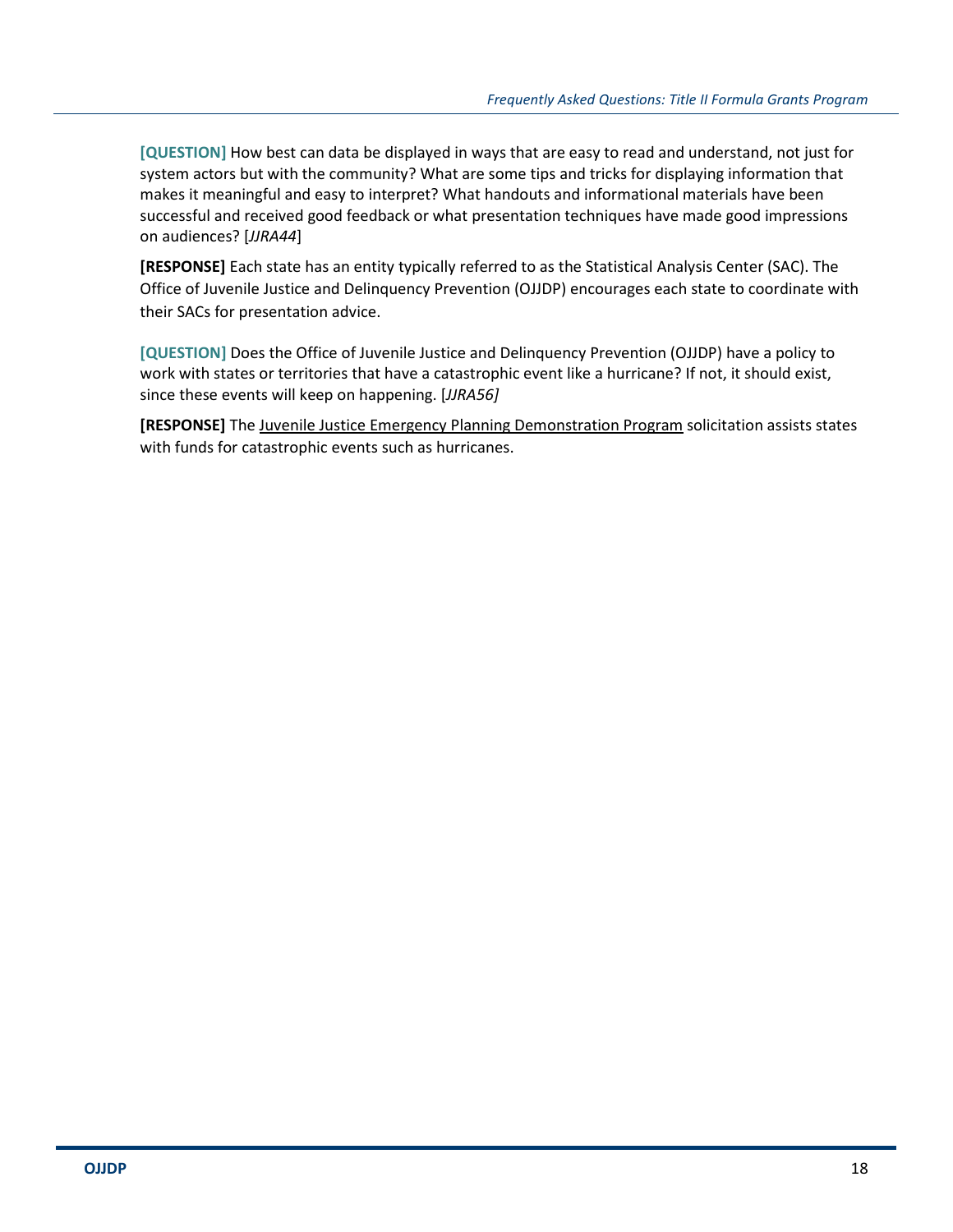# **Appendix: List of Juvenile Justice and Title II Related Acronyms**

| <b>ACE</b>   | Adverse Childhood Experience                      |
|--------------|---------------------------------------------------|
| <b>ACF</b>   | Administration of Children & Families             |
| <b>BARJ</b>  | <b>Balance and Restorative Justice</b>            |
| <b>BJS</b>   | <b>Bureau of Justice Statistics</b>               |
| <b>CASA</b>  | <b>Court Appointed Special Advocate</b>           |
| <b>CHFs</b>  | court holding facilities                          |
| <b>CHINS</b> | Children in Need of Services                      |
| <b>CJJA</b>  | <b>Council of Juvenile Justice Administrators</b> |
| <b>CJJR</b>  | Center for Juvenile Justice Reform                |
| <b>CYPM</b>  | Crossover Youth Program Model                     |
| <b>CQI</b>   | <b>Continuous Quality Improvement</b>             |
| <b>CTE</b>   | <b>Career and Technical Education</b>             |
| <b>DMC</b>   | disproportionate minority contact                 |
| <b>DOJ</b>   | U.S. Department of Justice                        |
| <b>DSA</b>   | Designated State Agency                           |
| <b>DSO</b>   | deinstitutionalization of status offenders        |
| <b>EBP</b>   | <b>Evidence Based Practices</b>                   |
| ED           | U.S. Department of Education                      |
| <b>ESSA</b>  | <b>Every Student Succeeds Act</b>                 |
| FACJJ        | Federal Advisory Committee for Juvenile Justice   |
| <b>FBI</b>   | Federal Bureau of Investigation                   |
| <b>FFPSA</b> | <b>Family First Prevention Services Act</b>       |
| <b>FINS</b>  | <b>Families in Need of Services</b>               |
| FY           | <b>Fiscal Year</b>                                |
| <b>FYSB</b>  | Family and Youth Services Bureau                  |
| <b>GAO</b>   | U.S. Government Accountability Office             |
| <b>HHS</b>   | U.S. Department of Health and Human Services      |
| ICJ          | Interstate Compact for Juveniles                  |
| <b>IDEA</b>  | Individuals with Disabilities Education Act       |
| <b>IEP</b>   | Individualized Education Program                  |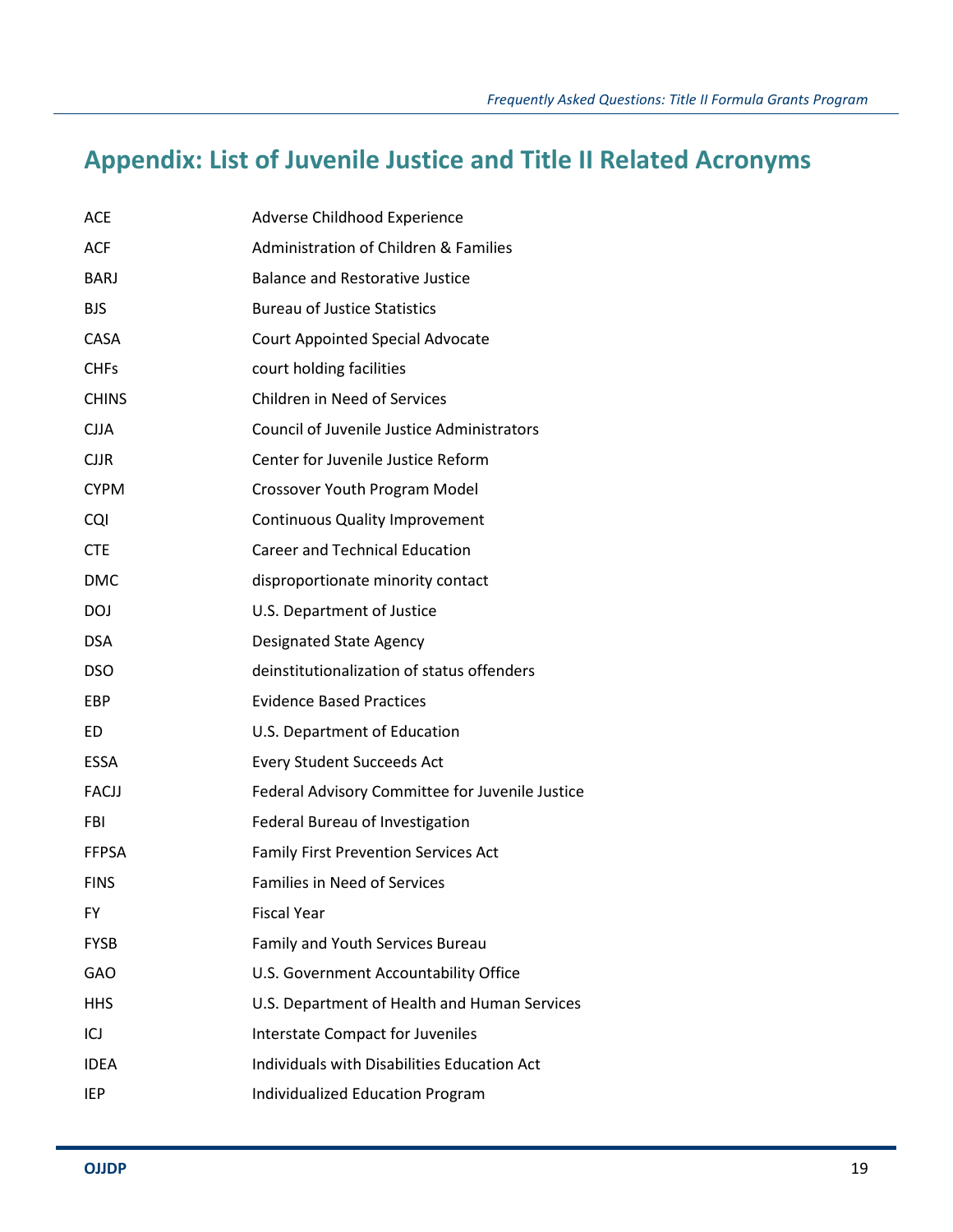| loJ           | Interest of Justice                                                                                                |
|---------------|--------------------------------------------------------------------------------------------------------------------|
| <b>JABG</b>   | Juvenile Accountability Block Grant                                                                                |
| <b>JDAI</b>   | Juvenile Detention Alternatives Initiative                                                                         |
| <b>JDC</b>    | Juvenile Detention Center                                                                                          |
| JCF           | Juvenile Correctional Facility                                                                                     |
| JJ Specialist | Juvenile Justice Specialist                                                                                        |
| <b>JJDPA</b>  | Juvenile Justice and Delinquency Prevention Act                                                                    |
| <b>JJRA</b>   | Juvenile Justice Reform Act                                                                                        |
| LEA           | <b>Local Education Agency</b>                                                                                      |
| LOS           | Length of Stay                                                                                                     |
| <b>MIP</b>    | minor in possession                                                                                                |
| <b>MPG</b>    | Office of Juvenile Justice and Delinquency Prevention's Model Programs Guide                                       |
| <b>NDTAC</b>  | The National Technical Assistance Center for the Education of Neglected or Delinquent<br><b>Children and Youth</b> |
| <b>NIC</b>    | National Institute of Corrections                                                                                  |
| NIJ           | National Institute of Justice                                                                                      |
| <b>NPJS</b>   | National Partnership for Juvenile Services                                                                         |
| <b>NRC</b>    | National Research Council                                                                                          |
| <b>NREPP</b>  | National Registry of Evidence-Based Programs and Practices                                                         |
| <b>NTTAC</b>  | National Training and Technical Assistance Center                                                                  |
| <b>OGC</b>    | Office of the General Counsel                                                                                      |
| OJJDP         | Office of Juvenile Justice and Delinquency Prevention                                                              |
| OJP           | <b>Office of Justice Programs</b>                                                                                  |
| <b>OMB</b>    | U.S. Office of Management and Budget                                                                               |
| <b>PBIS</b>   | Positive Behavioral Interventions and Support                                                                      |
| <b>PbS</b>    | Performance-based Standards Program                                                                                |
| Perkins IV    | Carl D. Perkins Career and Technical Education Act of 2006 (Perkins IV)                                            |
| PO            | Probation/Parole Officer                                                                                           |
| <b>PREA</b>   | Prison Rape Elimination Act                                                                                        |
| <b>RED</b>    | Racial and Ethnic Disparities                                                                                      |
| <b>RNR</b>    | risk-need-responsivity                                                                                             |
| RRI           | Relative Rate Index                                                                                                |